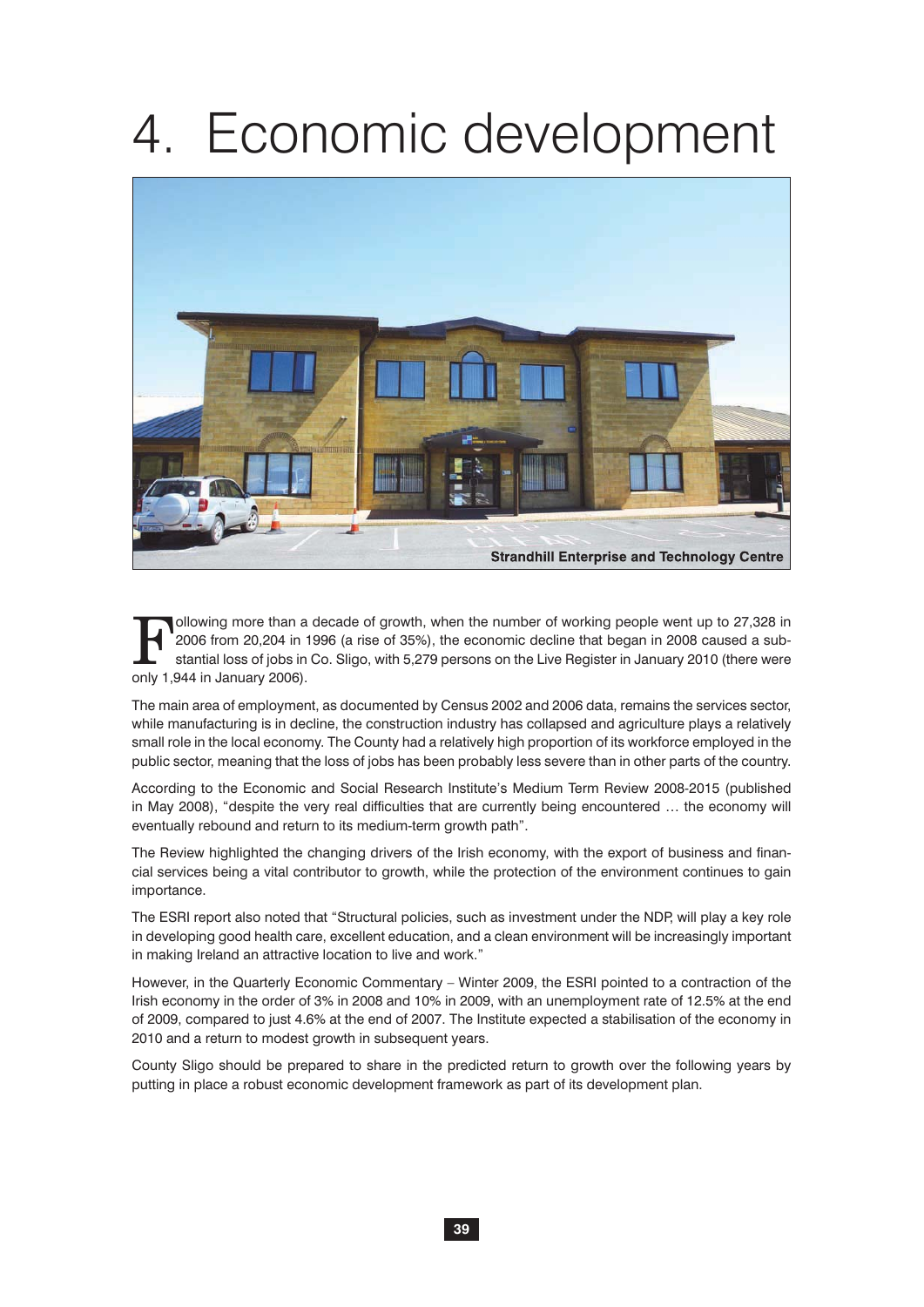## 4.1 Approach to economic development

The promotion of economic development in general, and industry and enterprise in particular, depends heavily on the policies, objectives and guidelines set out in other Sections of this Development Plan. Supporting economic development requires a multi-pronged approach, the key components of which are:

- earmarking key settlements for focused growth (see Chapter 3);
- providing and supporting the provision of essential infrastructure (see Chapters 8, 9 and 10);
- reserving sufficient land in suitable locations for industry and enterprise uses (see Mini-Plans in Volume 2);
- availability of high-speed telecommunications, especially for enterprise (see Chapter 11);
- availability of clean and reliable sources of energy (see Chapter 11);
- promoting and facilitating appropriate educational/training measures to ensure a suitably skilled local workforce (see the strategic economic development policies in this chapter);
- encouraging research and development linkages between industry/business and local third-level institutions (see the strategic economic development policies in this chapter);
- forging mutually-beneficial linkages and partnerships e.g. with regional and cross-border bodies (see the strategic economic development policies in this chapter);
- securing high standards of landscape and environmental protection/enhancement (see Chapters 7 and 9);
- ensuring that towns and villages remain attractive to investment;
- offering a good quality of life to those who live and work in the County.

As a result of its location, regional and cross-border activities will continue to play a vital role in the economic development of County Sligo. This Development Plan supports the objectives of the key regional development bodies, including:

- the BMW Regional Assembly
- the Border Regional Authority (BRA)
- the Western Development Commission (WDC)
- the Omagh-Sligo Partnership
- the Irish Central Border Areas Network (ICBAN)

The Plan draws on the principles for developing the economy of the Border Region outlined in the RPGs.

The economic development measures outlined in this Section need to be paralleled by initiatives in education, training and physical infrastructure. County Sligo's ability to attract investment continues to be restricted by its relatively weak infrastructure, including under-provision of broadband services, a lack of high-voltage electricity supply and deficiencies in road infrastructure. These barriers to the economic development of the County are addressed in the Development Plan through policies relating to energy, telecommunications and transport infrastructure.

### 4.1.1 Industry and enterprise

The Census of Industrial Production 2007 indicated that a total of 3,714 industrial workers and other employees were engaged in 77 industrial units in Sligo and were earning a combined 120,063,000 euro per year.

The gross industrial output of County Sligo, at 940,061,000 euro, was the third lowest in the Border Region in 2007, and made up only 10.9% of the region's total industrial output and only 0.76% of the national output.

Although the manufacturing sector will continue to decline nationally, it remains important to Sligo's local economy, at least until other types of employment – e.g. "green" jobs – can be created.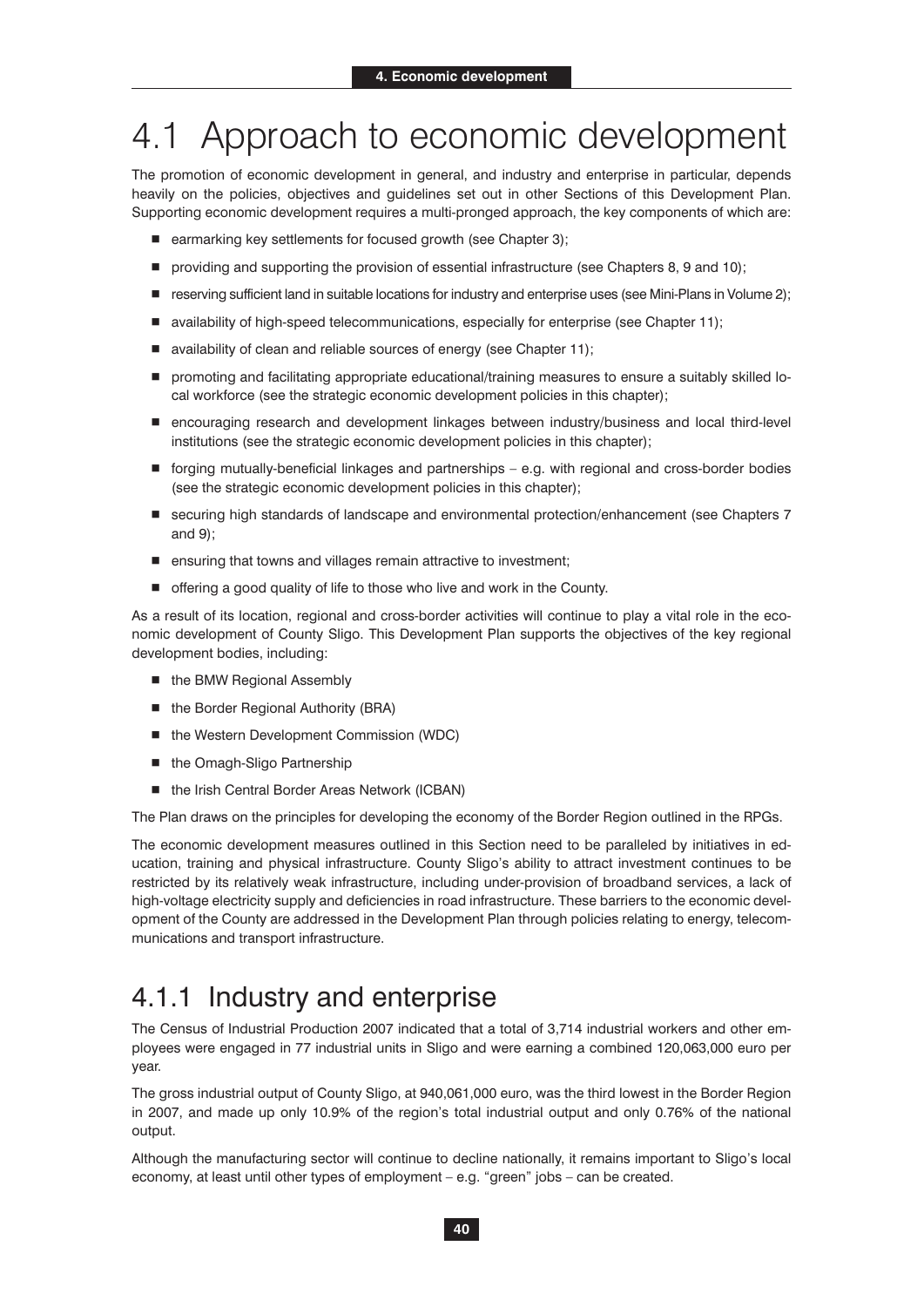These changing circumstances will require the promotion of skills and processes able to reinsert the former industrial labour force into suitable employment. There will be policy implications for the various agencies in charge of industrial development, training, infrastructural provision, and research and development.

Industry and enterprise in County Sligo are supported by the IDA, Enterprise Ireland and Sligo County Enterprise Board, who assist in all aspects of industrial promotion, including the provision of financial support, securing international trade and creating new partnerships.

Business co-operation and trade between County Sligo and Northern Ireland is fostered through crossborder initiatives such as the Sligo-Omagh Partnership and the Sligo County Council-led Taskforce.

FÁS Ireland seeks to maximise the development of enterprises tailored to meet the regeneration needs of local economies within disadvantaged communities.

Sligo County Enterprise Board (CEB) plays an important role in the development of local enterprise in County Sligo. Under the NDP 2007-2013, the CEB received national and European funding for direct financial assistance in the form of grant-aid as well as funding for entrepreneurial development including training, mentoring and advice.

By the end of 2008, around 802 full-time and 377 part-time jobs had been provided through direct financial assistance from the Board. In 2008 alone, the Board invested a total of 268,310 euro under its Entrepreneurial and Capability Development Measure, supporting 34 projects.

### 4.1.2 Higher education and research

Established in 1970, the Institute of Technology has developed to have almost 6,000 students and some 550 staff, hosted in a 70-acre campus on the outskirts of Sligo. The Institute delivers flexible programmes, from higher-certificate and degree-level courses to taught postgraduate and research awards through both traditional and online delivery.

IT Sligo provides a broad range of programmes in Science, Engineering, Business and Humanities, and also offers a number of apprenticeship programmes. Its customer focus and entrepreneurial approach means that, in response to market demand, it has developed specific programmes, such as PR Event Management, Construction Management, Forensic Science, Pharmaceutical Science, Eco-Tourism, Financial Services and Electronics.

St. Angela's College, Sligo, a College of the National University of Ireland, Galway, is a provider of university-level education and research in the North-West. St. Angela's College delivers programmes at both undergraduate and postgraduate levels across the academic fields of Nursing and Health Studies, Home Economics and Education. The College offers a wide range of access, adult education and professional development programmes.

Although established as a College of Education for Home Economics teachers, in recent years the College has expanded far beyond its original remit and currently its profile of academic programmes of study also includes Special Needs Education, Theology, Food and Consumer Studies, Science, Irish, Economics and Social Studies. Current student numbers attending the College are approximately 900.

Research and development initiatives in local third-level institutions can provide further support to local enterprise. There are two such units in County Sligo: a Business Innovation Centre in Sligo IT and a Food Centre at St Angela's College.

### 4.1.3 The creative sector

In 2009, the Western Development Commission (WDC) published Creative West, a report on the Creative Sector in the Western Region, with the creative sector defined as "occupations and industries centred on creativity, for the production and distribution of original goods and services".

The WDC has an interest in promoting the creative sector within the region because it has strong growth potential, generates high-quality employment, stimulates innovation in other sectors, plays a key social role and can stimulate both rural and regional development. The report estimates that in 2008 there were 4,779 creative businesses in the Western Region, which directly employed 11,000 people, equal to 3% of total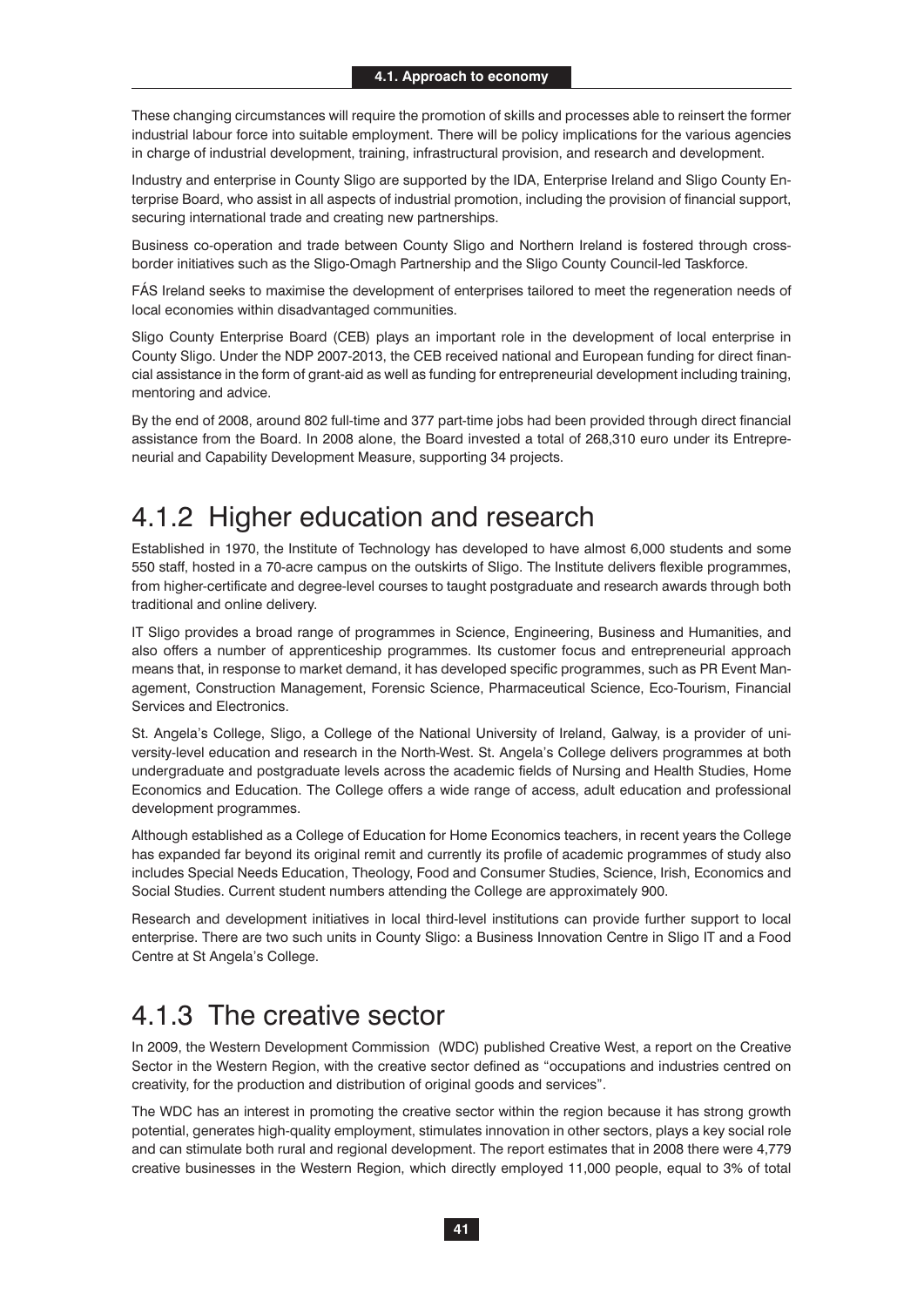employment in the region. It is believed that the creative sector generates an annual turnover of 534m euro and directly contributes 270m euro to the gross value added (GVA) of the region.

Creative businesses in the region tend to be small-scale, with 39% of the surveyed sample of 293 businesses being self-employed and only 12% employing more than 10 people. Music, visual and performing arts accounted for a high number of businesses but a low share of total turnover, as many of those involved operate on a part-time basis and are not primarily commercially focused. In contrast, the internet and software sector accounted for a relatively small share of total businesses, but a far higher share of total turnover, indicating commercial focus and higher productivity.

Across the region, the importance of the creative sector for total employment was found to be highest in counties Leitrim, Sligo, Galway and Donegal.

Among the recommendations of the WDC for developing the Western Region's creative sector, some are relevant to this Development Plan and can be implemented through appropriate policies:

- nurture and develop future creative talent in the region through education;
- develop creative connectors and hubs in the region to facilitate businesses and operators to work in suitable cost effective environments;
- accelerate growth of creative businesses through enhanced broadband capacity (particularly the high-productivity creative technology sector);
- enhance the quality of the built environment;
- $\blacksquare$  improve the transport network.

Projected to grow at a faster rate than the economy as a whole, the creative and cultural economies are central to economic planning and will be one of the key growth areas for Ireland in the next decade. Development plan policies facilitate the growth of these economic sectors in Sligo City and County. Sligo County Council supports the economic actions of the County Development Board's *Action Plan 2009-2011*.

## 4.1.4 Industry and enterprise locations



Sligo City, Tobercurry and Grange are the primary locations for manufacturing industry in the County.

Sligo City has become the main centre for industry and enterprise due to its large pool of skilled workers, ease of access and relatively good telecommunications infrastructure. The availability of labour, transport facilities and infrastructure attracts enterprise and stimulates agglomeration effects in the local economy. Due to the spatial concentration of production in Sligo City, cost savings are made

by companies locating there, rather than in rural areas. Economies of scale help to explain why growth is unevenly distributed between the Gateway City and the rest of the County.

Tobercurry and Grange have developed a variety of smaller industries, due to their location along national transport corridors and the availability of a local workforce. Strandhill is showing potential as a centre for enterprise, with the development of an Enterprise and Technology Centre adjacent to the Regional Airport.

Collooney, originally earmarked for the development of an enterprise park, has seen the short-lived development of retail warehousing, to the detriment of Sligo Retail Park. Currently vacant units in Collooney Business Park should revert to their intended industrial/enterprise use and the proliferation of retail warehousing outside the Gateway area should be curtailed.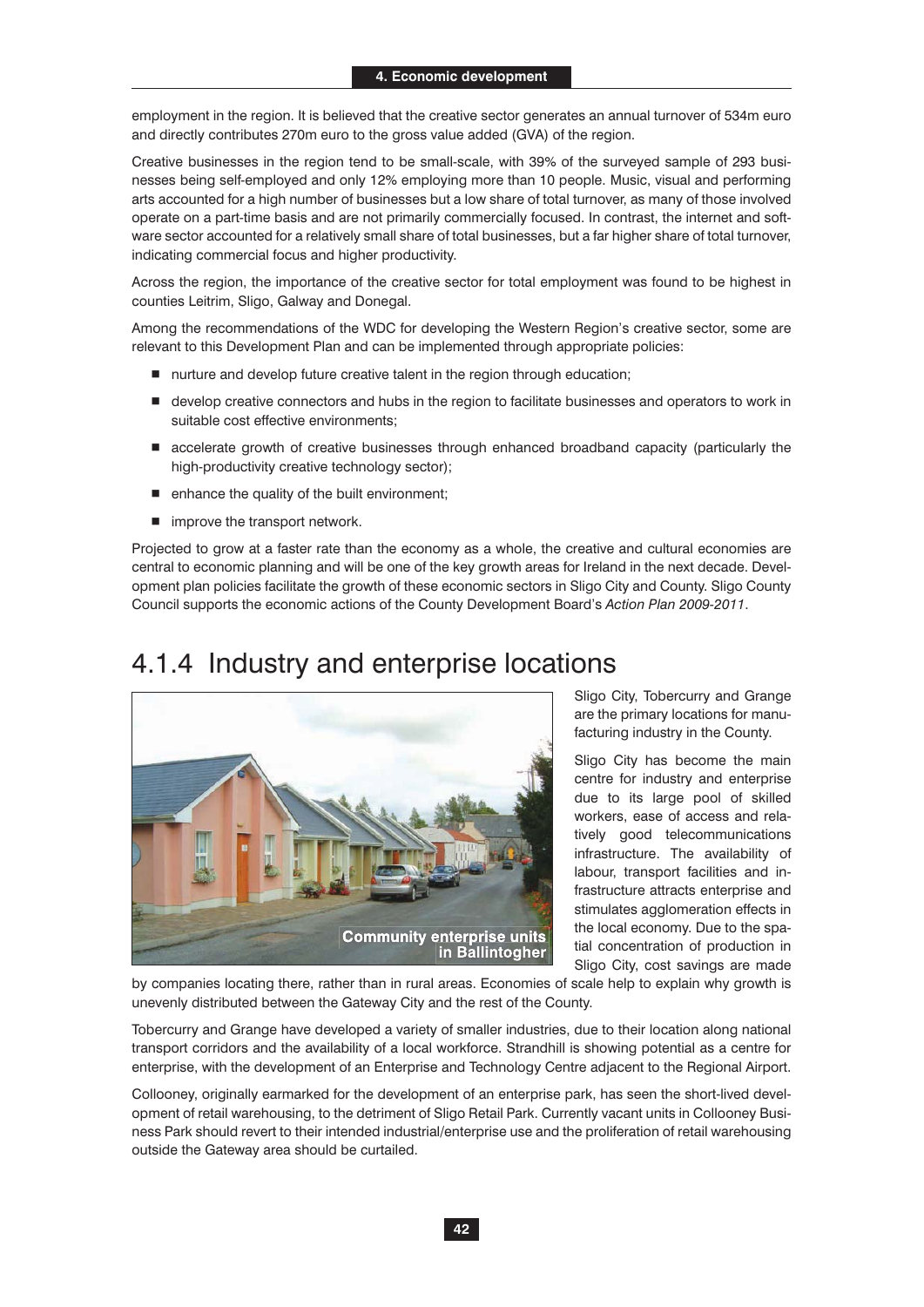As the shift from manufacturing to market services occurs, enterprise centres should be fostered and expanded in the Key Support Towns of Tobercurry, Ballymote and Enniscrone, in addition to Strandhill.

Small-scale enterprise space should also be provided in other settlements across the County, either in dedicated areas or as part of mixed-use zones, to help offset the loss of employment in other sectors such as construction and agriculture, and support the creation of local jobs in the south and west of the County.

|                | <b>Strategic economic development policies</b>                                                                                                                                                                                                                                                                                                                                                                                           |  |  |  |  |  |  |  |
|----------------|------------------------------------------------------------------------------------------------------------------------------------------------------------------------------------------------------------------------------------------------------------------------------------------------------------------------------------------------------------------------------------------------------------------------------------------|--|--|--|--|--|--|--|
|                | It is the policy of Sligo County Council to:                                                                                                                                                                                                                                                                                                                                                                                             |  |  |  |  |  |  |  |
| SP-ED-1        | Ensure that sufficient and suitable land is reserved for new enterprise development at<br>key locations throughout the County, particularly in the Key Support Towns of Tober-<br>curry, Ballymote and Enniscrone, and promote these towns as secondary employ-<br>ment centres, after Sligo City.                                                                                                                                       |  |  |  |  |  |  |  |
| SP-ED-2        | Facilitate enterprise development in other urban locations where infrastructural facili-<br>ties, services and good communications are readily available or can be provided at a<br>reasonable cost.                                                                                                                                                                                                                                     |  |  |  |  |  |  |  |
| SP-ED-3        | Encourage the development of small-scale enterprise space in villages and facilitate<br>teleworking.                                                                                                                                                                                                                                                                                                                                     |  |  |  |  |  |  |  |
| SP-ED-4        | Adopt a flexible approach to start-up businesses and resource-based, small-scale<br>industrial/enterprise activities. Where a proposed development needs to locate near<br>an existing natural resource, it will be necessary to demonstrate that it can be ac-<br>commodated without damage to the environment, natural or built heritage, visual<br>amenity, and that it will not have a negative impact on the character of the area. |  |  |  |  |  |  |  |
| SP-ED-5        | Encourage and facilitate small indigenous industries, in recognition of their increas-<br>ing importance in providing local employment and helping to stimulate economic<br>activity among local communities.                                                                                                                                                                                                                            |  |  |  |  |  |  |  |
| SP-ED-6        | Support an expanded education and research sector in County Sligo.                                                                                                                                                                                                                                                                                                                                                                       |  |  |  |  |  |  |  |
| <b>SP-ED-7</b> | Facilitate the growth of creative businesses, particularly the high-productivity creative<br>technology sector, by seeking the provision of enhanced broadband capacity and by<br>encouraging the growth and clustering of the creative and cultural industries in the<br>County.                                                                                                                                                        |  |  |  |  |  |  |  |
| SP-ED-8        | Liaise with the IDA, Enterprise Ireland and the County Enterprise Board, to ensure a<br>co-ordinated approach to the provision of necessary infrastructure and services to<br>support enterprise and industrial development.                                                                                                                                                                                                             |  |  |  |  |  |  |  |
| SP-ED-9        | Promote the integration of employment with other land uses and the transportation<br>network and ensure, in particular, that employment-intensive uses are located in<br>proximity to existing and planned strategic routes, where public transport is most<br>viable.                                                                                                                                                                   |  |  |  |  |  |  |  |
| SP-ED-10       | Acquire sites for industry and enterprise, subject to the availability of funds.                                                                                                                                                                                                                                                                                                                                                         |  |  |  |  |  |  |  |
|                | SP-ED-11 Ensure that a high standard of design, layout and amenity is provided and main-<br>tained at locations selected for enterprise development.                                                                                                                                                                                                                                                                                     |  |  |  |  |  |  |  |
|                | SP-ED-12 Continue to support and facilitate cross-border co-operation and trade between<br>County Sligo and Northern Ireland.                                                                                                                                                                                                                                                                                                            |  |  |  |  |  |  |  |
|                |                                                                                                                                                                                                                                                                                                                                                                                                                                          |  |  |  |  |  |  |  |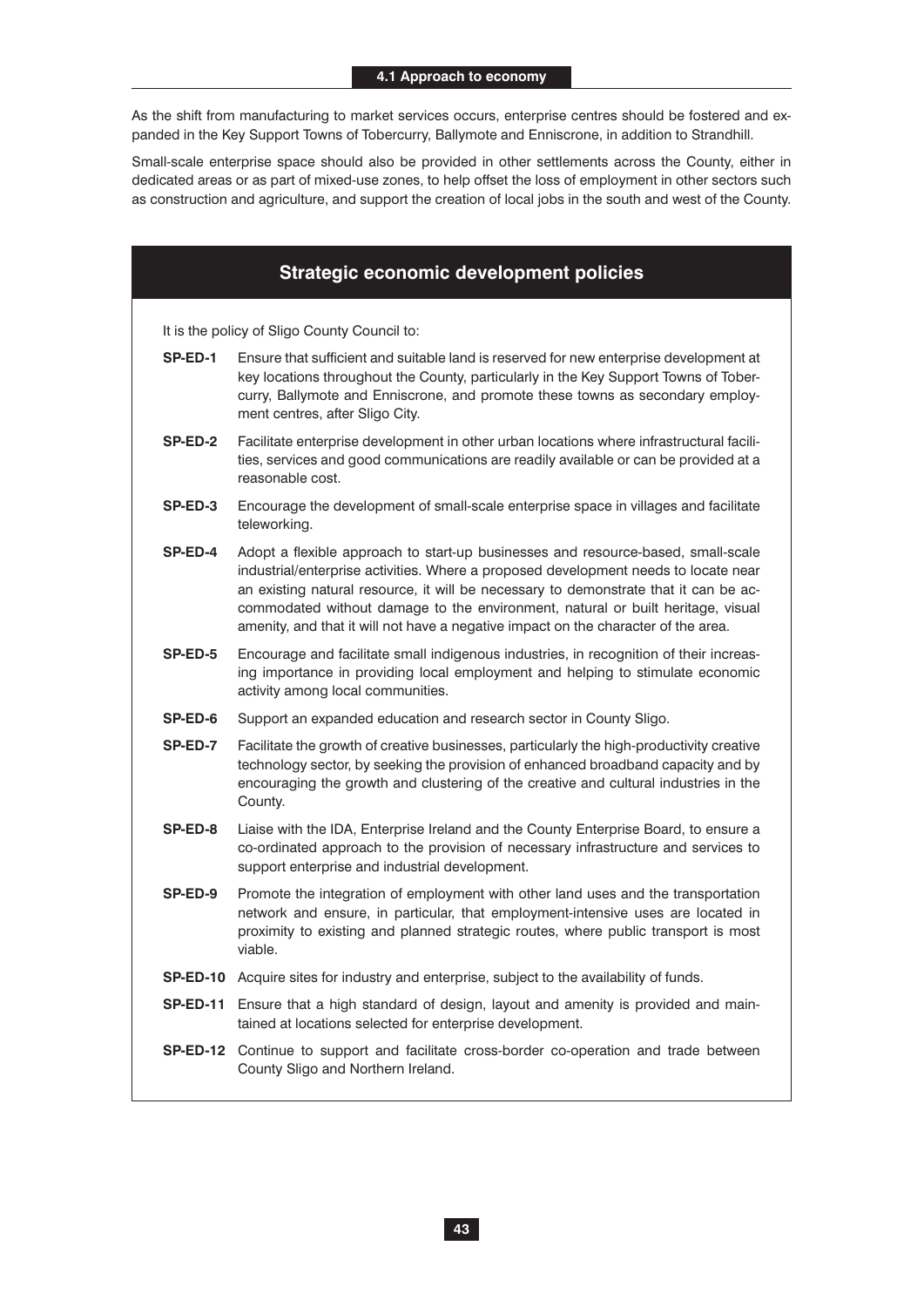## 4.2 Rural development and enterprise

County Sligo, like the Border Region, is predominantly rural. Therefore, spatial policies must take into account, on an ongoing basis, the changing structure of agriculture, as recommended in the RPGs, in conjunction with landscape management principles and natural resource development needs.

The reduction in public service provision and the declining agricultural sector are accelerating the population decline in some rural areas, thereby threatening the survival of rural communities. In recent years, rural areas have experienced a reduction of public services, such as sub-post offices, Garda stations, primary schools and banks. Access to public services is therefore a priority for those living in rural areas.

In order to strengthen the provision of services, regenerate rural communities and promote the economic development of rural areas, there is a need to support rural and agricultural diversification through a variety of initiatives. These include rural and agri-tourism initiatives; promoting rural transport; developing telecommunications to rural areas; and promoting the development of small incubator units as an adjunct to other rural activities, such as agriculture, horticulture, forestry, mariculture and alternative energy production.

Both Sligo Leader Partnership and Sligo County Enterprise Board provide funding and technical assistance in the promotion of local employment and enterprise initiatives focused on the individual (i.e. individual business plans) and the project. Projects assisted by these bodies include farmers' markets, tourist attractions, rural incubator units promoting crafts, the arts, pottery, antiques, indigenous manufacturing and engineering, in addition to agri-businesses. The Council will work with these bodies, and others, to promote rural development and enterprise.

#### **Rural development and enterprise policies**

It is the policy of Sligo County Council to:

- **P-RDE-1** Develop the potential for innovation and diversification in the rural economy, as a means of retaining population into rural areas and supporting rural services.
- **P-RDE-2** Support the active involvement of rural communities in the provision of local services and the development of rural resource-based enterprise, such as organic farming, equestrian activities, bird watching etc, subject to normal planning considerations and the protection of the environment.
- **P-RDE-3** Promote the continuance of Rural Transport Initiatives as an essential service to people in rural areas, who would otherwise be excluded because transport is not available, accessible or affordable to them locally.
- **P-RDE-4** Facilitate the development of broadband telecommunications, as an enabler of rural enterprise, to counteract the effects of remoteness.

### 4.2.1 Forestry

Sligo County Council recognises the importance of forestry development, as set out in government policy, and acknowledges the potential for further afforestation in County Sligo. The Council intends to prepare an Indicative Forestry Strategy for the County, which will indicate opportunity and constraint areas for future forestry development. When completed, this strategy will be incorporated in the County Development Plan. In the interim, it is considered that new coniferous forestry development is unlikely to be sustainable in SPAs, pNHAs and cSACs. Coniferous forestry plantations will also be discouraged in water quality-sensitive areas, in designated Sensitive Rural Landscapes, Visually Vulnerable Areas and along Designated Scenic Routes indicated on the Landscape characterisation Map in Chapter 7.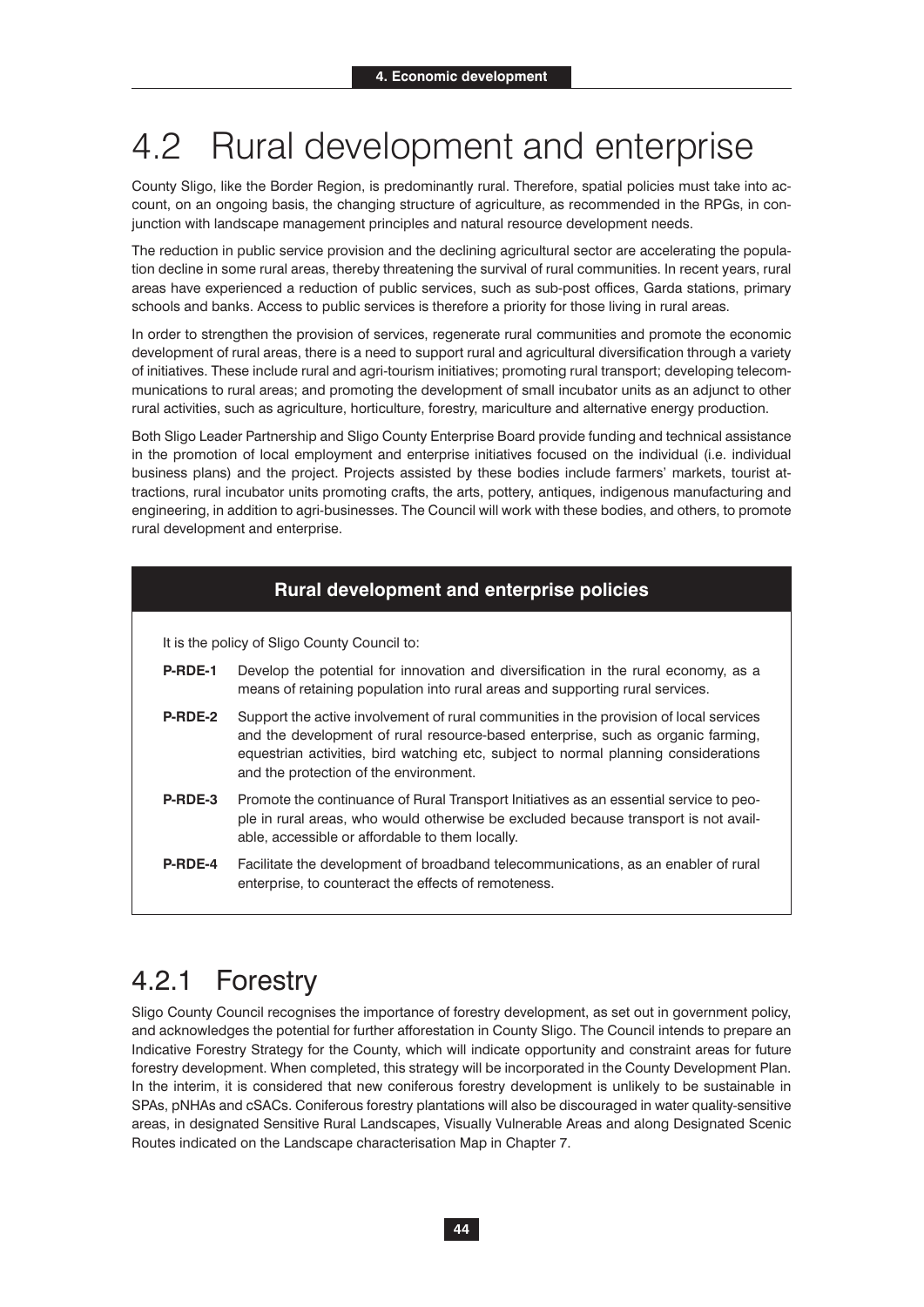

#### **Forestry policies**

It is the policy of Sligo County Council to:

- **P-FOR-1** Support and promote sustainable forestry development in County Sligo, subject to the protection of, inter alia, scenic landscapes and views, water quality, heritage features, residential amenity and public safety.
- **P-FOR-2** Discourage new forestry development, except for broadleaf, in proposed/candidate and adopted NHAs, SACs and SPAs, in designated Sensitive Rural Landscapes and Visually Vulnerable Areas, along designated Scenic Routes and in water quality-sensitive areas. (Broadleaf forestry will be open to consideration in these areas and in all proposed and adopted NHAs, SPAs and SACs, will be subject to consultation with the DoEHLG and shall have regard to any management plans prepared by the Department.)
- **P-FOR-3** Adopt a proactive approach in conjunction with the Forest Service and Coillte to ensure sustainable forestry development.
- **P-FOR-4** Encourage access to forestry, including private forestry, for walking routes, mountain bike trails, bridle paths and other activities that do not generate noise.
- **P-FOR-5** Forestry should not obstruct existing rights-of-way, traditional walking routes, recreational and tourism facilities.
- **P-FOR-6** Identify existing rights-of-way and established walking routes before planting commences.
- **P-FOR-7** Forestry will not be permitted on ridgelines and should not have a negative visual impact. On steep slopes, above the 300 metre line, planting will be strongly discouraged and, where possible, existing areas under forestry will be reduced and/or redesigned following clearfelling.

### **Forestry objective**

It is an objective of Sligo County Council to:

**O-FOR-1** Prepare an Indicative Forestry Strategy for County Sligo in conjunction with the Forest Service and incorporate it in the County Development Plan. The Strategy should provide for the maintenance of public rights-of-way and traditional walking routes. The Indicative Forestry Strategy shall undergo SEA and AA screening.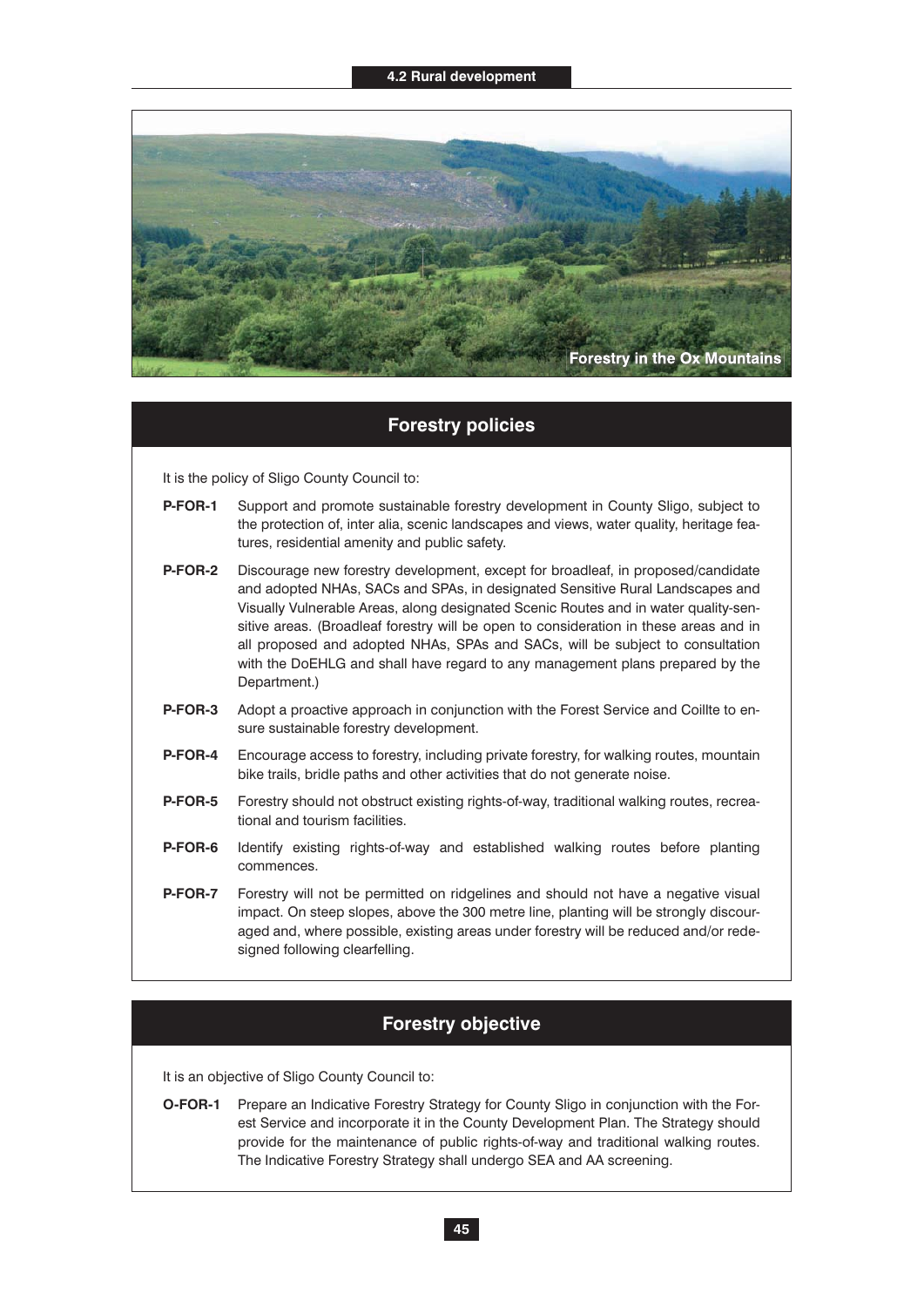## 4.2.2 Aquaculture, mariculture and fishing

Aquaculture relates to the commercial production of fish and shellfish species. The term is generally used to describe fish farming operations both on inland and coastal (marine) waters. For the purposes of this Plan, aquaculture relates to fish farming on inland water bodies, such as lakes, rivers and land-based artificial ponds and tanks. Because of environmental concerns and the very limited capacity for aquaculture on Sligo's inland lakes, major aquaculture projects will be discouraged, unless the Council is satisfied that such proposals will be environmentally sustainable and have a limited impact on the visual amenity of the area. Such environmental concerns associated with finfish aquaculture include:

- **P** protection of the aquatic environment;
- $\blacksquare$  the need to guard against escapees;
- the avoidance of any genetic threats, potential disease and parasitic implications to local fish stocks (there is a need to source seed from certified disease-free stock);
- **potential conflicts in relation to water supply, which can become critical during low-flow periods.**

Mariculture is the cultivation of marine organisms in their natural environment. Mariculture in County Sligo comprises the commercial production of mussels, clams and oysters. Mariculture developments are concentrated in Drumcliff Bay off Lissadell, Cummeen Strand, in Sligo Harbour and at Culleenamore in Ballysadare Bay. These developments are subject to a licence from the Department of Agriculture, fisheries and Food (DAFF). In practice, the Council is consulted prior to issuing of licences. The aquaculture industry faces many challenges on the environmental front, and the County Council, in its limited capacity, will seek to promote sustainability and waste management programmes within the sector.

The fishing industry in Sligo is less well-developed than in nearby Donegal and Mayo. However, there are some localised areas where fishing is important. The resort town of Enniscrone supports good beach and rock fishing. Commercial fishing boats operate at Raghly, Mullaghmore, Pollnadivva, Pullaheeney, Rosses Point, Aughris and Easkey. The present small-scale fisheries support some sport fishing, which has potential for expansion as a tourist activity.

|                | Aquaculture, mariculture and fishing policies                                                                                                                                                                                                                                                                                                                                                                      |  |  |  |  |  |  |
|----------------|--------------------------------------------------------------------------------------------------------------------------------------------------------------------------------------------------------------------------------------------------------------------------------------------------------------------------------------------------------------------------------------------------------------------|--|--|--|--|--|--|
|                | It is the policy of Sligo County Council to:                                                                                                                                                                                                                                                                                                                                                                       |  |  |  |  |  |  |
| <b>P-AMF-1</b> | Encourage and facilitate sustainable mariculture development associated with job<br>creation, in a manner that is compatible with other uses of the Sligo coast, and sub-<br>ject to compliance with the requirements of the Habitats Directive, Water Framework<br>Directive, the provisions of the EC (Quality of Shellfish Waters) Regulations and ob-<br>jectives of Shellfish Pollution Reduction Programmes. |  |  |  |  |  |  |
| <b>P-AMF-2</b> | Work with the mariculture industry to increase environmental sustainability.                                                                                                                                                                                                                                                                                                                                       |  |  |  |  |  |  |
| $P-AMF-3$      | Support and facilitate the development of the existing fishing industry, where such<br>development is compatible with provisions for the protection of the Natura 2000<br>network.                                                                                                                                                                                                                                 |  |  |  |  |  |  |
| <b>P-AMF-4</b> | Encourage the expansion of sport fishing, subject to compliance with the require-<br>ments of the Habitats Directive.                                                                                                                                                                                                                                                                                              |  |  |  |  |  |  |

## 4.2.3 Diversification of agricultural activity

In 2006, the agriculture, forestry and fishing sector engaged just 6.5% (down from 8% in 2002) of the labour force in County Sligo, with the majority of these people being self-employed

In the period 1991-2001, there was a 46% reduction in the number of persons employed in agriculture and nearly half of the 4,504 agricultural holdings in the County were part-time ventures in 2000.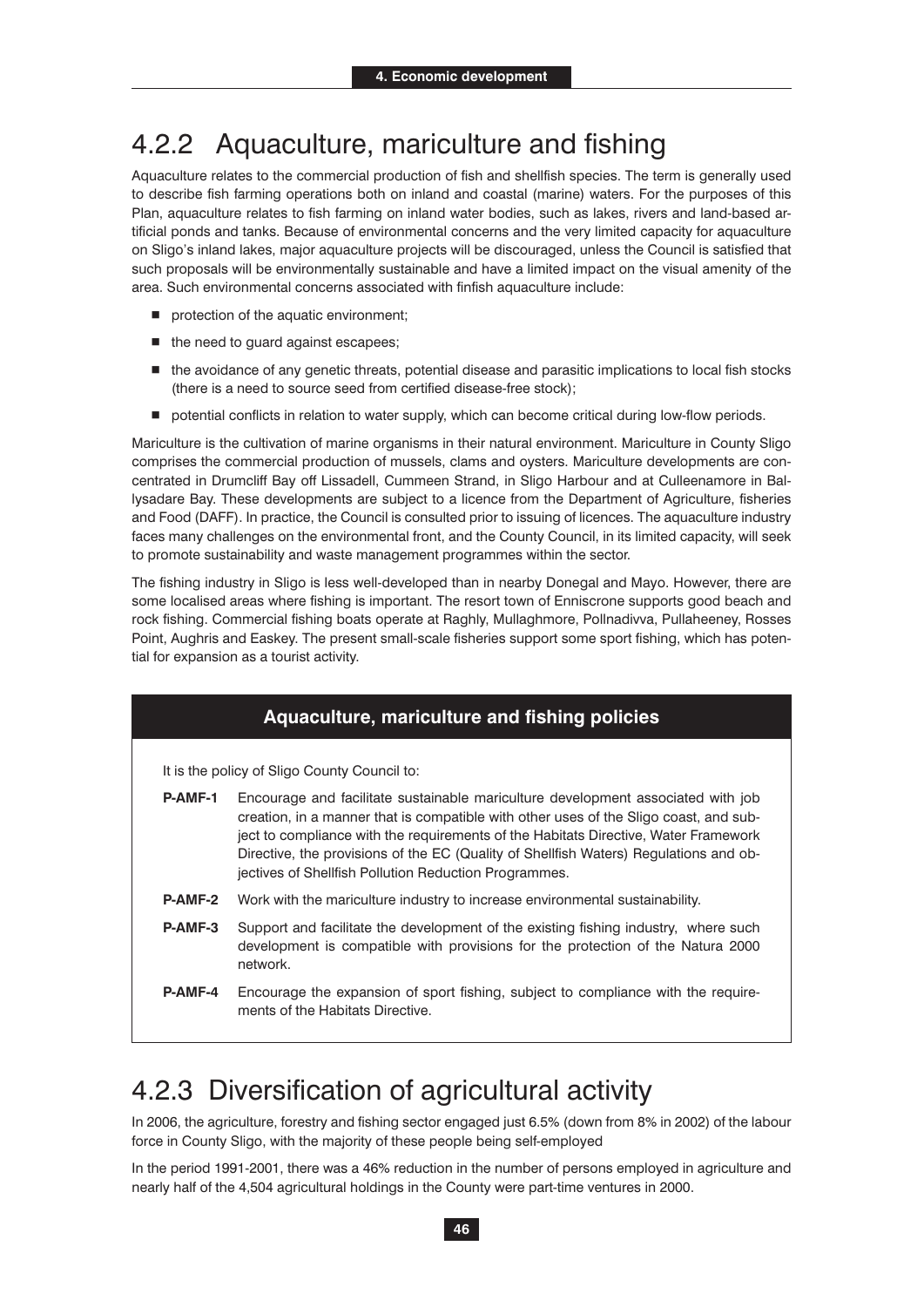Compounding this decline is the fact that farm sizes are significantly smaller than the national average: for example, only 4% of farms in County Sligo are above 50 hectares, compared to 12% nationally. Furthermore, a high percentage of farming families are dependent on social welfare or alternative enterprises for family income. These factors contribute to a high level of rural deprivation and a strong need for rural diversification in County Sligo.

#### **Policies for agricultural diversification**

It is the policy of Sligo County Council to:

- **P-AGD-1** Promote agriculture and sustainable agricultural diversification (to include recreational uses), while seeking to protect and maintain bio-diversity, wildlife habitats, water quality and nature conservation.
- **P-AGD-2** Provide infrastructure to serve the needs of agriculture, in-cooperation with the appropriate agencies.
- **P-AGD-3** Support mechanisms to reduce agricultural pollution and the eutrophication of rivers and lakes.
- **P-AGD-4** Support secondary and tertiary economic activities associated with the primary activities of agriculture, forestry, mineral extraction, fishing, aquaculture and mariculture, subject to environmental considerations.
- **P-AGD-5** Facilitate farm diversification and possible spin-offs (e.g. biomass and energy production, poultry, mushroom growing, flower growing, equestrian facilities), in association with vigorous and adequate environmental controls upon their development.
- **P-AGD-6** Support farm families seeking to establish alternative and/or complementary economic enterprises to supplement their income from farming, subject to appropriate scale and intensity of development, having regard to traffic, environmental, landscape and residential amenity considerations. Where the enterprise is not dependent on a rural location, and the scale and intensity grow beyond family income needs, it will be encouraged, where appropriate, to relocate to a nearby town or village.
- **P-AGD-7** Facilitate the development of niche activities, such as those relating to food (particularly value-added products), forestry (e.g. wood products), crafts, eco-tourism and agri-tourism – e.g. farmhouse accommodation, pet farms, farm holidays, health farms, equestrian activities, bird-watching holidays, painting/photography tuition, angling tourism, field studies and hill-walking. Other pursuits that will be facilitate are: walking, cycling, mountain and other off-road biking, nature trails, wildlife trails, maritime trails, back-packing, orienteering, paragliding and hang-gliding, canoeing and kayaking, caving, mountaineering, rock climbing, adventure sports, swimming in waterways, wild camping, pony trekking, boating and archaeological guided walks.

### 4.2.4 Mineral extraction and quarries

In the past decade, the demand for aggregates (stone, sand and gravel) has increased in line with the growth in national construction activity. Owing to the low unit value of aggregates, the most significant cost is transport and, as a result, most quarries operate within a 30-50 km radius of their market.

Sligo County Council recognises that the aggregates and concrete products industry contribute to the development of the County by the creation of employment and the provision of essential building materials for all new construction, urban development, roads and infrastructural projects. The Council seeks to ensure that the extractive and concrete products industry follows an environmental code of practice, so as to minimise the potential adverse impacts on the environment and local communities.

In assessing development applications relating to existing or proposed quarries, the Council will take full account of the document *Quarries and Ancillary Activities: Guidelines for Planning Authorities* (DoE, 2004).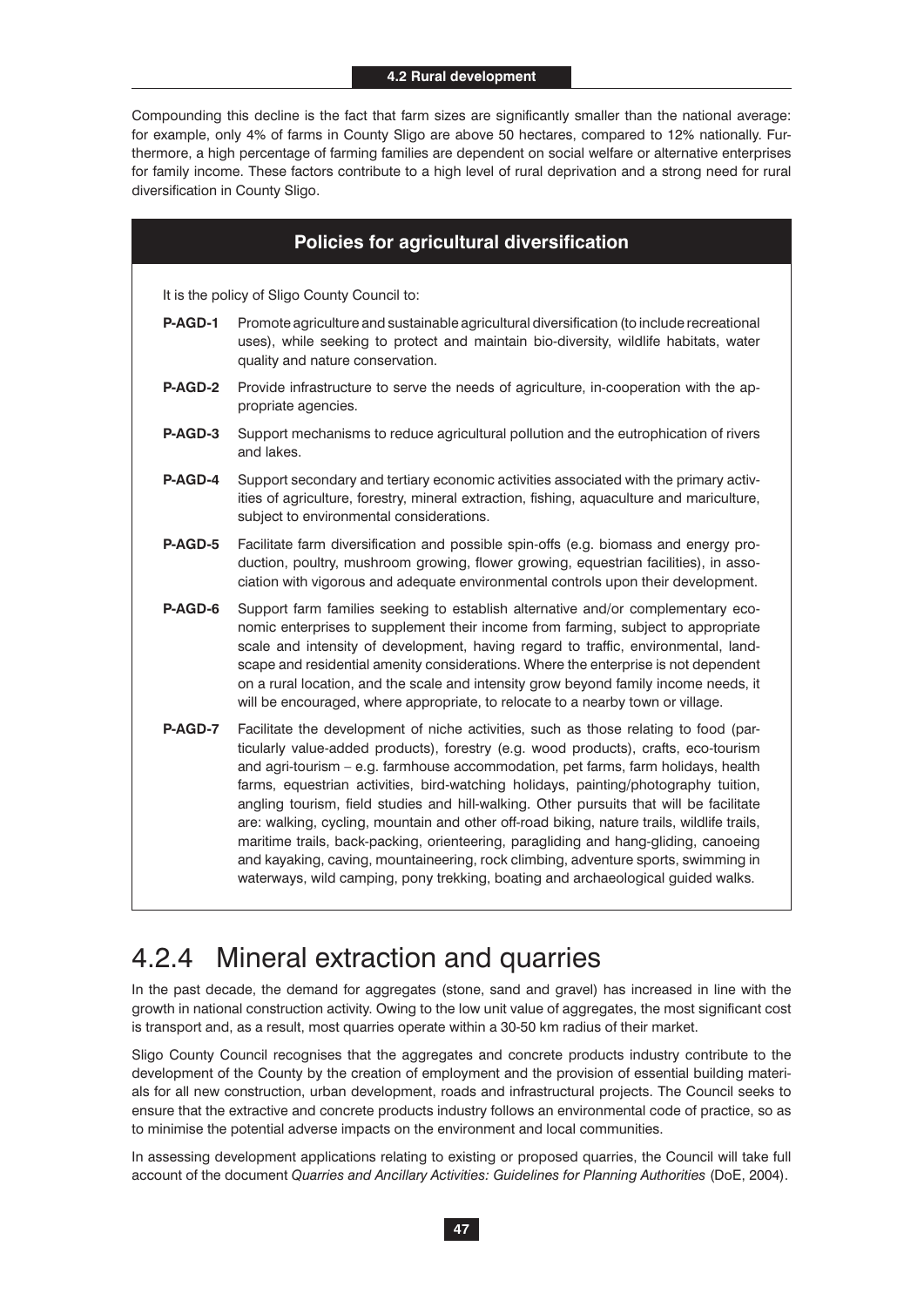Aggregate extraction from the coastal zone, particularly from beaches, estuaries and cobble storm berms, has created many problems in the past, resulting in increased levels of erosion and flooding in coastal areas. The Sligo coastline is vulnerable to further similar activities, which have the potential to interfere with natural coastal processes and particularly the softer shoreline areas such as dune systems, which tend to be ecologically rich.

The GSI, in association with the Marine Institute, has been conducting a National Seabed Survey since 2000. This will facilitate the identification of marine and terrestrial aggregate deposits, if any, within the coastal zone. Any proposals for future coastal/marine aggregate extraction along the Sligo coast will be considered only after detailed environmental impact assessment and consultation with the DCENR, if appropriate.

### **Mineral extraction and quarrying policies**

It is the policy of Sligo County Council to:

- **P-MEQ-1** Protect all known unworked deposits from development that might limit their scope for extraction (e.g. one-off housing).
- **P-MEQ-2** Ensure that extraction and associated processes are carried out in a sustainable manner and do not impinge on existing rights-of-way or walking routes.
- **P-MEQ-3** Minimise the impact of quarrying on residential and natural amenities and water quality through rigorous licensing, development control and enforcement measures.
- **P-MEQ-4** Encourage development proposals subject to normal planning criteria that can demonstrate a commitment to good environmental management through the implementation of recognised environmental management practices approved by the Planning Authority.
- **P-MEQ-5** Seek the reuse of worked out quarries for recreational, industrial, ecological and other uses, following appropriate restoration.
- **P-MEQ-6** In respect of development proposals on or in the proximity of quarry sites, the Council will require that appropriate investigations are carried out into the nature and extent of old quarries (where applicable), the nature and extent of soil and groundwater contamination and the risks associated with site development works. Adequate measures to mitigate these risks shall be submitted as part of the planning application.

### **Mineral extraction and quarrying objectives**

- **O-MEQ-1** Co-operate with the Geological Survey of Ireland (GSI) in the identification of major mineral deposits in County Sligo through Aggregate Potential Mapping (APM) and safeguard these resources for future extraction.
- **O-MEQ-2** Identify the location of marine aggregate deposits, if any, along and off the coast of County Sligo, with the assistance for the GSI/Marine Institute, based on the National Seabed Survey.
- **O-MEQ-3** Ensure that any future proposals for extraction of marine/coastal aggregates along or off the Sligo coast are subject to detailed environmental impact assessment. This shall include an assessment of the impact(s), if any, of the natural coastal processes.
- **O-MEQ-4** The processing and storage of extracted aggregates on lands within the coastal zone shall be carried out in a manner that minimises the impact on natural and residential amenities.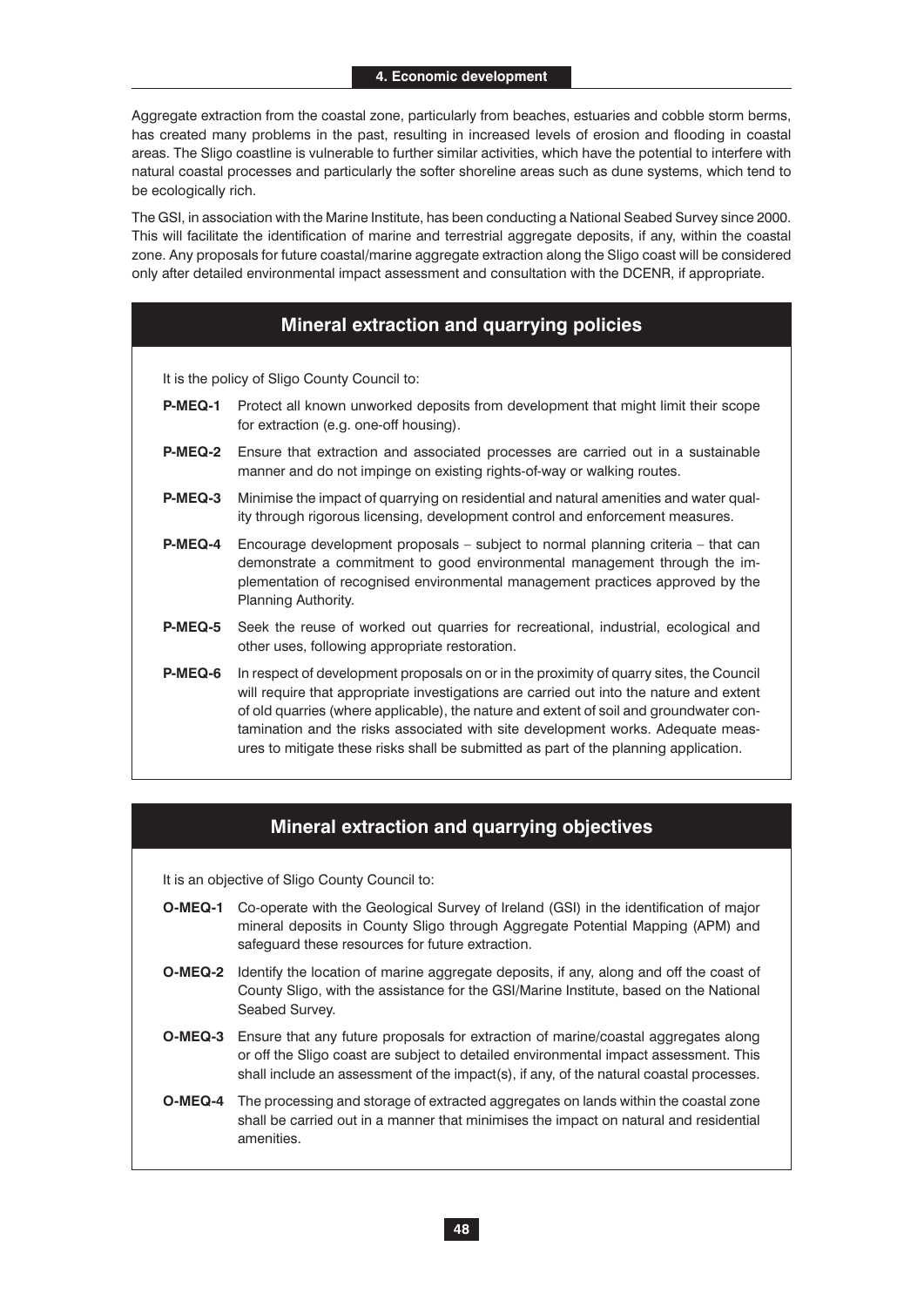## 4.3 Sligo County Retail Strategy



Il planning authorities are required to prepare a Retail Strategy for inclusion in the development plan for their area, as set out in the *Retail Planning Guidelines for Planning Authorities* published by the DoEHLG in December 2000 (reviewed in January 2005).

## 4.3.1 Retailing in County Sligo

Unlike many Irish counties, Sligo is mono-nodal, with Sligo City being by far the largest and dominant urban centre in the County. A *Joint Sligo City and County Retail Strategy* was prepared as part of the Sligo and Environs Development Plan 2010-2016. This ensures that the Retail Strategy for the County draws upon and complements the City and Environs Retail Strategy.

Outside the Gateway, five centres in the County are of significance in terms of retail, due to their size, location or acknowledged importance in the NSS – Tobercurry, Ballymote, Enniscrone, Grange and Collooney. In terms of population, there are other significant settlements in the County – Rosses Point, Strandhill, Ballysadare – that have not come under detailed consideration, due to their proximity to Sligo City.

Recognition of the dominance of Sligo City should not diminish the importance of the smaller retail centres in the County. They play a useful role in sustaining local communities and in reducing the need to travel.

## 4.3.2 Projected retail floor space requirements

In 2008 two surveys were undertaken to inform the Retail Strategy: a survey of shoppers in Sligo City centre and a telephone survey of 800 households within Sligo's catchment area, which extends into North Leitrim and North Roscommon – this is referred to as the "study area". The Household Survey informed the projected floor space requirements to 2015 and 2020, alongside existing and projected population estimates prepared for each zone of the catchment/study area.

It is assumed that most expenditure originating in rural County Sligo takes place in larger centres, particularly Sligo City and Environs, and also in centres such as Ballina, Boyle and Carrick-on-Shannon. It is assumed that this will continue to be the case. Therefore, only expenditure on convenience goods (predominantly foodstuffs) was examined.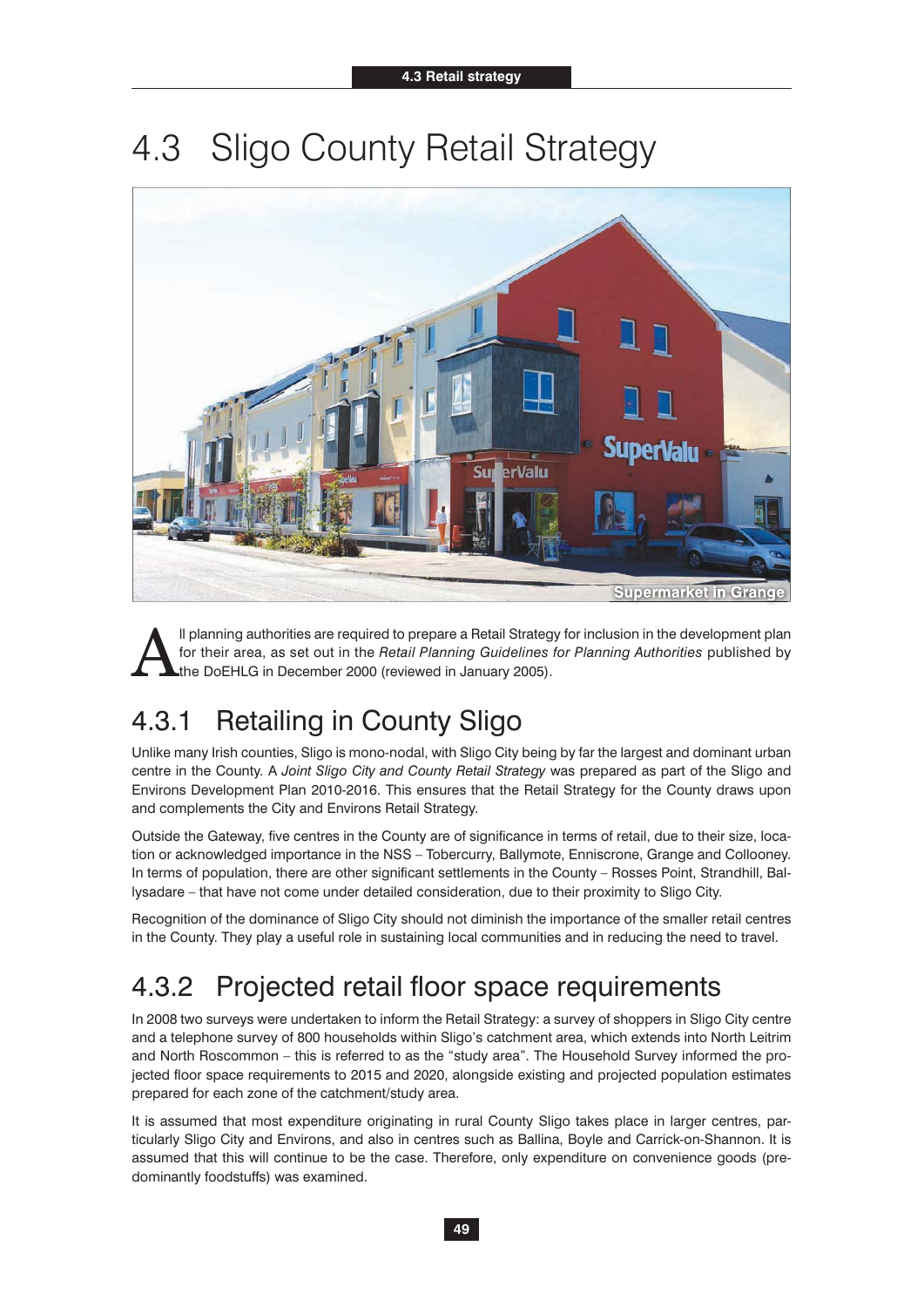### **Table 4.A Retail provision in County Sligo - data from surveys undertaken in 2003 and 2008**

|                                 | <b>Ballymote</b>                    |       | Collooney                           |                | <b>Enniscrone</b>                 |                | Grange                              |                | <b>Tobercurry</b>                   |       | <b>TOTAL</b>                         |        |
|---------------------------------|-------------------------------------|-------|-------------------------------------|----------------|-----------------------------------|----------------|-------------------------------------|----------------|-------------------------------------|-------|--------------------------------------|--------|
|                                 | 2003                                | 2008  | 2003                                | 2008           | 2003                              | 2008           | 2003                                | 2008           | 2003                                | 2008  | 2003                                 | 2008   |
| <b>Convenience retail</b>       |                                     |       |                                     |                |                                   |                |                                     |                |                                     |       |                                      |        |
| No. of outlets                  | 8                                   | 4     | 6                                   | 6              | $\overline{4}$                    | 5              | 3                                   | $\overline{4}$ | 13                                  | 10    | 34                                   | 29     |
| Floor space<br>(sq.m.)          | 1,226                               | 1,436 | 642                                 | 743            | 242                               | 249            | 452                                 | 411            | 1,835                               | 1,137 | 4,397                                | 3,976  |
| No. as % of all<br>outlets      | 13%                                 | 6.9%  | 18%                                 | 17.1%          | 19%                               | 20%            | 17%                                 | 23%            | 17%                                 | 16.9% | 16%                                  | 14.9%  |
| <b>Total Comparison retail</b>  |                                     |       |                                     |                |                                   |                |                                     |                |                                     |       |                                      |        |
| No. of outlets                  | 16                                  | 17    | 10                                  | $\overline{7}$ | 3                                 | 8              | $6\phantom{1}$                      | $\overline{4}$ | 19                                  | 14    | 54                                   | 50     |
| Floor space<br>(sq.m.)          | 1,937                               | 2,444 | 241                                 | 4,091          | 211                               | 252            | 622                                 | 815            | 2,103                               | 2,665 | 5,114                                | 10,267 |
| No. as % of all<br>outlets      | 26%                                 | 29.3% | 30%                                 | 20%            | 14%                               | 32%            | 33%                                 | 23.5%          | 25%                                 | 23.7% | 26%                                  | 25.8%  |
| <b>Mainstream Comparison</b>    |                                     |       |                                     |                |                                   |                |                                     |                |                                     |       |                                      |        |
| No. of outlets                  | n/a                                 | 11    |                                     | 1              |                                   | $\overline{7}$ |                                     | $\mathbf{2}$   |                                     | 9     |                                      | 30     |
| Floor space<br>(sq.m.)          | n/a                                 | 1,001 |                                     | 94             |                                   | 170            |                                     | 39             |                                     | 385   |                                      | 1,689  |
| No. as % of all<br>outlets      | n/a                                 | 19%   |                                     | 2.9%           |                                   | 28%            |                                     | 11.8%          |                                     | 15.3% |                                      | 15.5%  |
| <b>Bulky comparison</b>         |                                     |       |                                     |                |                                   |                |                                     |                |                                     |       |                                      |        |
| No. of outlets                  | n/a                                 | 6     |                                     | 6              |                                   | 1              |                                     | $\mathbf{2}$   |                                     | 5     |                                      | 20     |
| Floor space<br>(sq.m.)          | n/a                                 | 1,443 |                                     | 3,997          |                                   | 81             |                                     | 777            |                                     | 2,280 |                                      | 8,578  |
| No. as % of all<br>outlets      | n/a                                 | 10.3% |                                     | 17.1%          |                                   | 4%             |                                     | 11.8%          |                                     | 8.5%  |                                      | 10.3%  |
| <b>Retail services</b>          |                                     |       |                                     |                |                                   |                |                                     |                |                                     |       |                                      |        |
| No. of outlets                  | 26                                  | 28    | 11                                  | 14             | 13                                | 11             | 8                                   | $\overline{7}$ | 35                                  | 29    | 93                                   | 89     |
| Floor space<br>(sq.m.)          | n/a                                 | 959   | n/a                                 | 506            |                                   | 678            |                                     | 252            |                                     | 1.,38 |                                      | 3,433  |
| No. as % of all<br>outlets      | 43%                                 | 48.3% | 33%                                 | 40%            | 62%                               | 44%            | 44%                                 | 41.2%          | 47%                                 | 49.2% | 45%                                  | 45.9%  |
| <b>Vacancies</b>                |                                     |       |                                     |                |                                   |                |                                     |                |                                     |       |                                      |        |
| No. of outlets                  | 11                                  | 9     | 6                                   | 8              | $\mathbf{1}$                      | 1              | $\mathbf{1}$                        | 2              | $\,8\,$                             | 6     | 27                                   | 26     |
| Floor space<br>(sq.m.)          | 410                                 | 381   | 369                                 | 4,775          | 20                                | 101            | 18                                  | 227            | 602                                 | 1,402 | 1,419                                | 6,886  |
| No. as % of all<br>outlets      | 18%                                 | 15.5% | 18%                                 | 22.9%          | 5%                                | 4%             | 6%                                  | 11.8%          | 11%                                 | 10.2% | 13%                                  | 13.4%  |
| Total retail floorspace (sq.m.) |                                     |       |                                     |                |                                   |                |                                     |                |                                     |       |                                      |        |
| No. of outlets                  | 61                                  | 58    | 33                                  | 35             | 21                                | 25             | 18                                  | 17             | 75                                  | 59    | 208                                  | 194    |
| <b>Floor space</b><br>(sq.m.)   | 3,572<br>(without<br>servi-<br>ces) | 5,220 | 1,252<br>(without<br>servi-<br>ces) | 10,116         | 473<br>(without<br>servi-<br>ces) | 1,279          | 1,092<br>(without<br>servi-<br>ces) | 1,705          | 4,540<br>(without<br>servi-<br>ces) | 6,241 | 10,930<br>(without<br>servi-<br>ces) | 24,561 |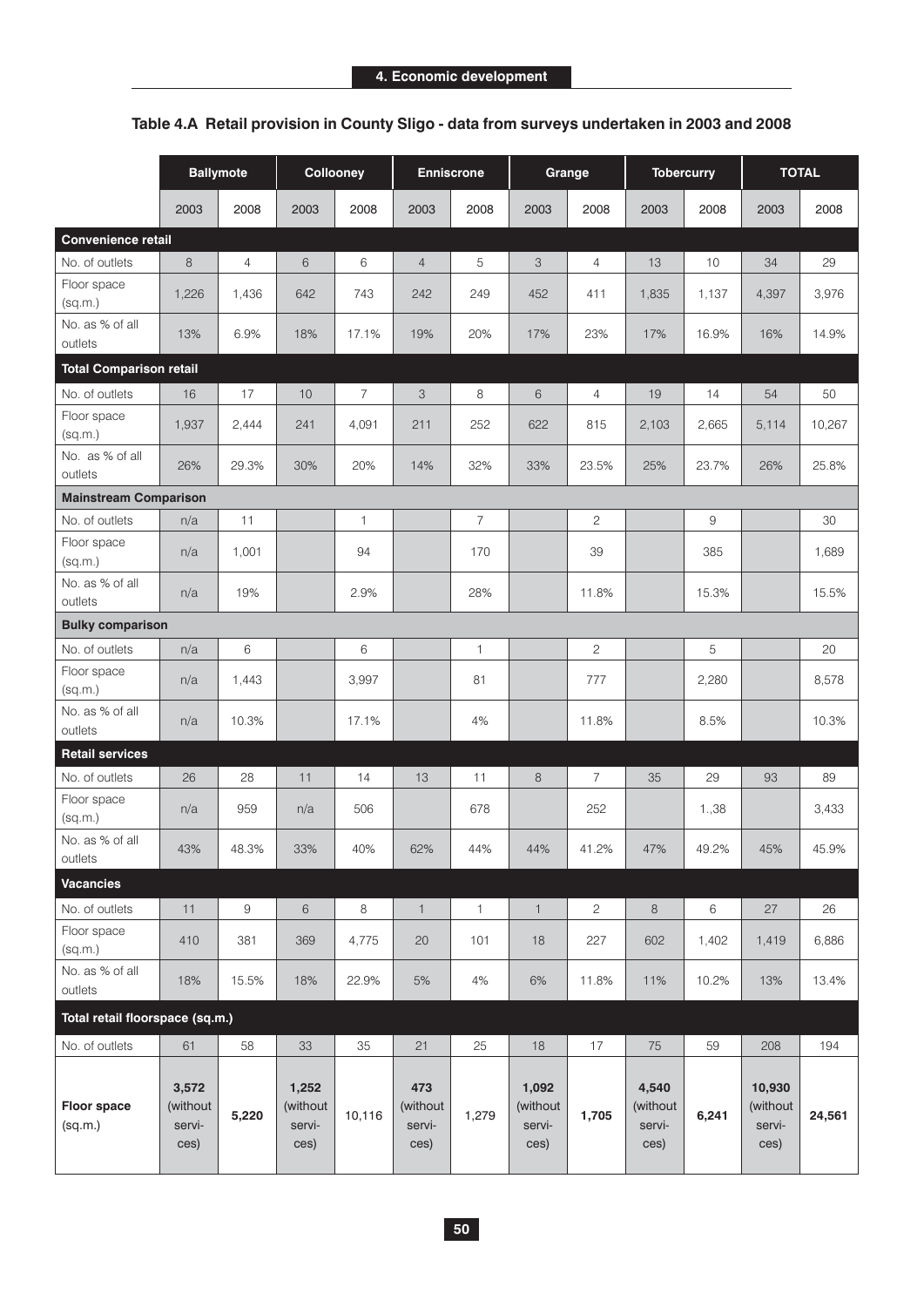The retail study, undertaken by consultants Roger Tym and Partners, found that most South and West Sligo residents do their supermarket shopping in centres such as Ballina, Carrick-on-Shannon and Boyle, while the majority of those living in the wider Gateway area and North Leitrim use facilities in Sligo City.

The Retail Strategy notes that large parts of County Sligo lack ready access to supermarket facilities and suggest that the development of "intermediate convenience facilities" (i.e. outside Sligo City) may be appropriate, in order to encourage a more sustainable pattern of convenience goods shopping while also reducing related expenditure leakage from the County (refer to Section 5 of the Joint Sligo City and County Retail Planning Strategy 2010-2017 for details on market shares and expenditure).

Additional floor space requirements are estimated at 1,220 sq.m. by 2015, rising to 4,470 sq.m. by 2020 (refer to Tables 5-10 and 5-11 on pages 45 and 46 of the Sligo City and County Joint Retail Strategy). In both instances, there would be scope for higher levels of floor space should discount retailers enter the market.

During the period 2011 to 2017, the floor space requirement is equivalent to a small supermarket, possibly to be provided in the Key Support Town of Ballymote, which has only one such facility.

The Retail Strategy outlines that a substantial part of the future floor space requirements has already been granted planning permission. In this context, it is necessary to monitor carefully the implementation of permitted development, to ensure that the County can provide an appropriate scale and quality of retail floor space, commensurate with its future population and the strategic role of its towns.

## 4.3.3 Location of future retail development

It is anticipated that, within the lifetime of this Plan, most new retail floor space will be provided in Sligo City and Environs.

Prospects of growth in the smaller towns of the County are limited and the thrust of development plan policy is to maintain and enhance the existing retail environment to serve and benefit local communities.

In this respect, outlets of particular importance include general food stores, newsagents, post offices and pharmacies, in addition to pubs, restaurants and cafés. The convenient location of these facilities, within the heart of towns and villages, contributes to sustainable patterns of development in a number of ways:

- **D** by enabling services to utilise existing infrastructure, therefore saving resources;
- **Didd** by strengthening town and village centres and fostering community and social interaction;
- $\blacksquare$  by reducing the need to make journeys by car, thereby decreasing congestion and creating a safer environment.

Rural County Sligo could also look to tourism as another source of potential retail income. To enable the County to better exploit its tourism potential, the County Council will encourage the provision of facilities such as craft outlets and shops specialising in outdoor pursuits like angling and water sports.



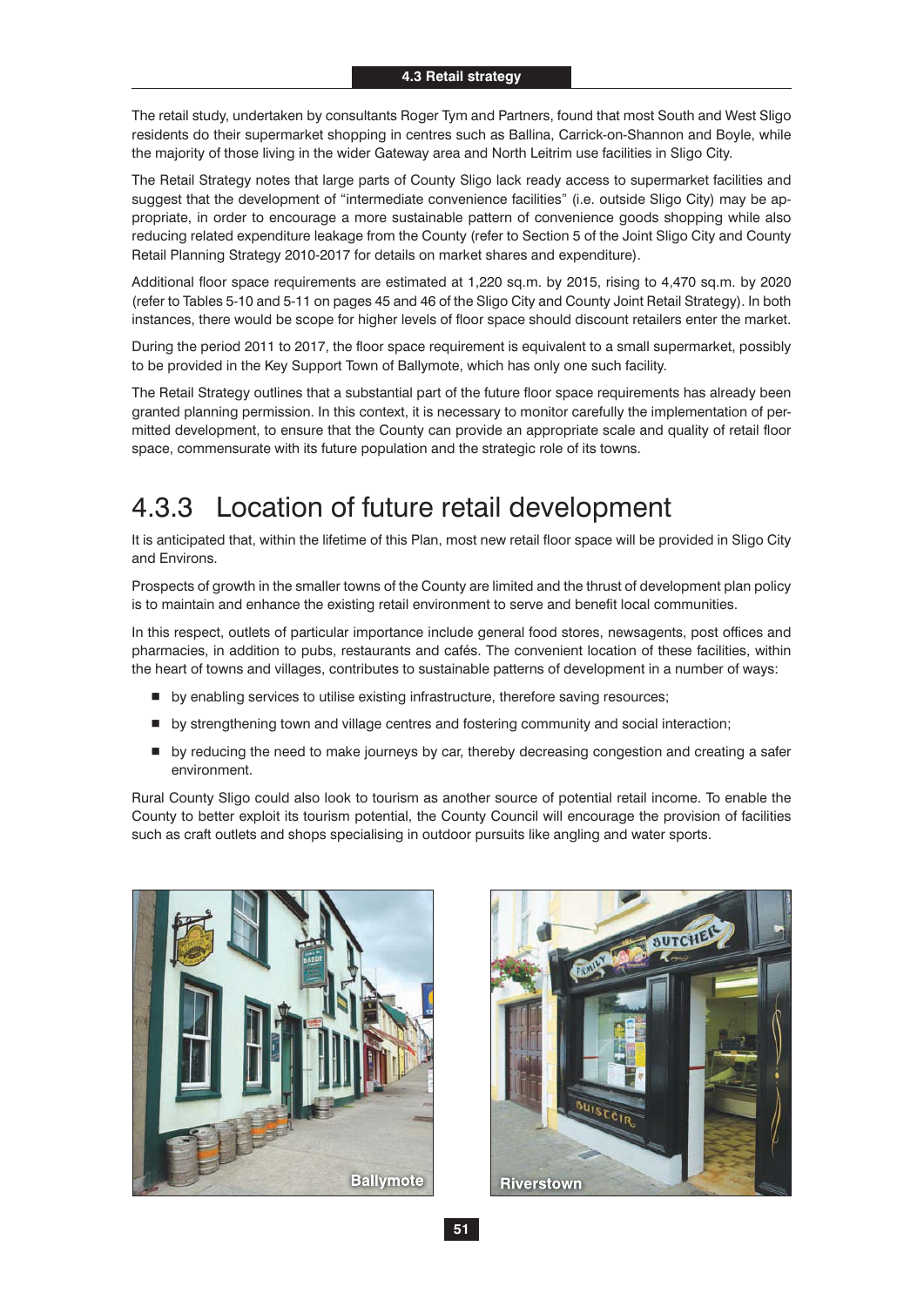|                | <b>Retail planning policies</b>                                                                                                                                                                                                                                                                                                                          |  |  |  |  |  |  |
|----------------|----------------------------------------------------------------------------------------------------------------------------------------------------------------------------------------------------------------------------------------------------------------------------------------------------------------------------------------------------------|--|--|--|--|--|--|
|                | It is the policy of Sligo County Council to:                                                                                                                                                                                                                                                                                                             |  |  |  |  |  |  |
| <b>P-RP-1</b>  | Support and encourage the key role of retailing within the towns and villages of<br>County Sligo, particularly for daily convenience shopping, e.g. foodstuffs.                                                                                                                                                                                          |  |  |  |  |  |  |
| <b>P-RP-2</b>  | Facilitate small-scale retail development in villages, provided that:                                                                                                                                                                                                                                                                                    |  |  |  |  |  |  |
|                | ■ there is no significant adverse impact on the vitality and viability of established<br>centres of Tobercurry, Ballymote, Enniscrone, Grange and Collooney, and                                                                                                                                                                                         |  |  |  |  |  |  |
|                | ■ the proposals are of appropriate scale and are acceptable in terms of design,<br>impact on residential amenity, servicing and parking arrangements.                                                                                                                                                                                                    |  |  |  |  |  |  |
| <b>P-RP-3</b>  | Encourage the retention of retail/service outlets (e.g. general food stores, news-<br>agents, post offices, pharmacies, pubs, restaurants and cafés) within town and vil-<br>lage centres, with the exception of commercial operations that are no longer viable<br>or are more appropriately located elsewhere (e.g. petrol filling stations).          |  |  |  |  |  |  |
| $P-RP-4$       | Encourage uses that support local retail and service outlets, such as tourism-related ven-<br>tures, hotels, craft shops and shops specialising in outdoor pursuits and water sports.                                                                                                                                                                    |  |  |  |  |  |  |
| <b>P-RP-5</b>  | Ensure that retail and service outlets are located within the central area of a town or<br>village, where they can best serve the population of the surrounding area.                                                                                                                                                                                    |  |  |  |  |  |  |
| $P-RP-6$       | Discourage inappropriate out-of-town shopping facilities that detract from the vitality,<br>viability and/or character of existing town and village centres.                                                                                                                                                                                             |  |  |  |  |  |  |
| <b>P-RP-7</b>  | Generally discourage any retail outlet in excess of 500 square metres net retail floor<br>space, including extensions that would enlarge an existing development over this<br>threshold. Development over this size is clearly intended to serve more than a local<br>catchment and would therefore be more suitably located in Sligo City and Environs. |  |  |  |  |  |  |
| <b>P-RP-8</b>  | Acknowledge the fact that many retail cores have an interspersed residential ele-<br>ment. Give favourable treatment to proposed changes of use to retail, where the<br>dwelling has adjacent retail uses on both sides, as this helps to create compact and<br>sustainable retail cores.                                                                |  |  |  |  |  |  |
| $P-RP-9$       | Facilitate the reuse of existing vacant retail outlets in towns and villages.                                                                                                                                                                                                                                                                            |  |  |  |  |  |  |
| <b>P-RP-10</b> | Promote initiatives or programmes to enhance the character and urban design qual-<br>ity of Tobercurry, Ballymote, Enniscrone, Collooney and Grange, to ensure that they<br>remain attractive for investment in commerce and retailing.                                                                                                                  |  |  |  |  |  |  |
| <b>P-RP-11</b> | Ensure that all new retail and commercial development proposals respect the scale<br>and character of the streetscape within which they are proposed.                                                                                                                                                                                                    |  |  |  |  |  |  |
| <b>P-RP-12</b> | Encourage the retention of traditional shop fronts and pub fronts of character and<br>good design quality.                                                                                                                                                                                                                                               |  |  |  |  |  |  |

### **Retail planning objectives**

- **O-RP-1** Facilitate the provision of an additional supermarket in Ballymote.
- **O-RP-2** Restrict the further development of retail warehousing in Collooney and Grange and encourage the conversion of vacant units to appropriate uses, in accordance with the respective zoning objectives.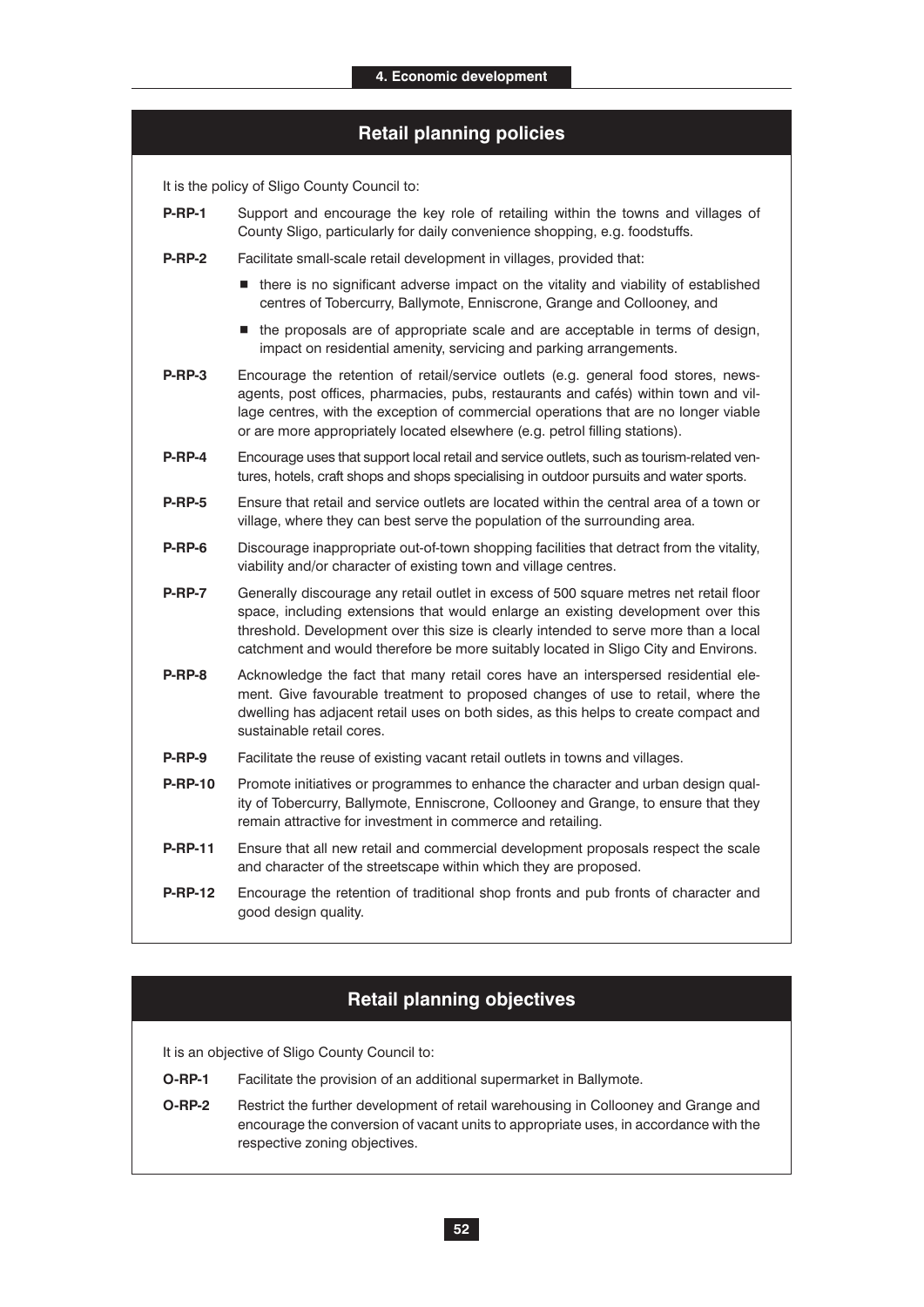## 4.4 Tourism development



### 4.4.1 Existing resources

With the growth in affluence, mobility and leisure time, tourism is one of the major growth areas of the national economy. County Sligo, with its wealth of beautiful scenery, still remains largely unspoiled and relatively undiscovered. The County's cultural heritage and landscape, its accessibility by road, rail and air, and the range of activities available augur well for the continued expansion of this sector.

The natural scenery of Sligo is amongst the finest and most spectacular in the country. It is the County's primary tourist attraction. The mountains, forests, woodlands, lakes, rivers, coastline, offshore islands and largely unspoiled rural landscape offer the widest range of natural amenity and recreational pursuits. The protection of this unique natural environment, which could be jeopardised by development pressure – particularly unsympathetic, sporadic residential development, agricultural and forestry development and increased risk of pollution – is fundamental to the development of the tourist industry.

Benbulben, the Dartry Mountains and the Ox Mountains provide the most spectacular scenery in County Sligo and have major potential for activities such as touring, sightseeing, mountaineering, hill-walking and pony-trekking. In addition, some of the more spectacular mountains are areas of scientific and archaeological importance.

Forests occupy a significant portion of Sligo's land area. Mostly under State control, they have a major recreational value and are open to the public. Woodlands like Slish Wood, Union Wood, Lough Gill Forest, Ben Bulben Forest, Collooney Forest and Lough Talt Forest have significant stands of deciduous trees. These woodlands are located in scenic areas. Specially organised forests walks can exploit their botanical, visual, and literary/archaeological interests in a sensitive and unobtrusive manner.

The lakes of Sligo give the County a special identity. Lough Gill and the Garavogue River, Lough Arrow, Lough Gara, Glencar Lake, Templehouse Lake, Lough Talt and Lough Easky are immediately recognised as part of the typical Sligo landscape. These lakes are a major resource for sailing, boating, fishing and lakeshore walks. They also have strong wildlife, literary, archaeological and historical significance, although infrastructural services need to be developed to fully exploit their potential in a sustainable manner.

The coastline of County Sligo is another substantial resource. The traditional resorts of Mullaghmore, Rosses Point, Strandhill and Enniscrone have long attracted many visitors. In addition, there are magnificent beaches at Dunmoran, Streedagh and Culleenamore. Many smaller beaches are dotted along the coast.

Throughout the years, coastal erosion has caused significant damage in some areas. The protection of existing infrastructure and the unspoilt beauty of the whole coastline is of major importance in ensuring that Sligo's recreational and tourism potential can be fully exploited.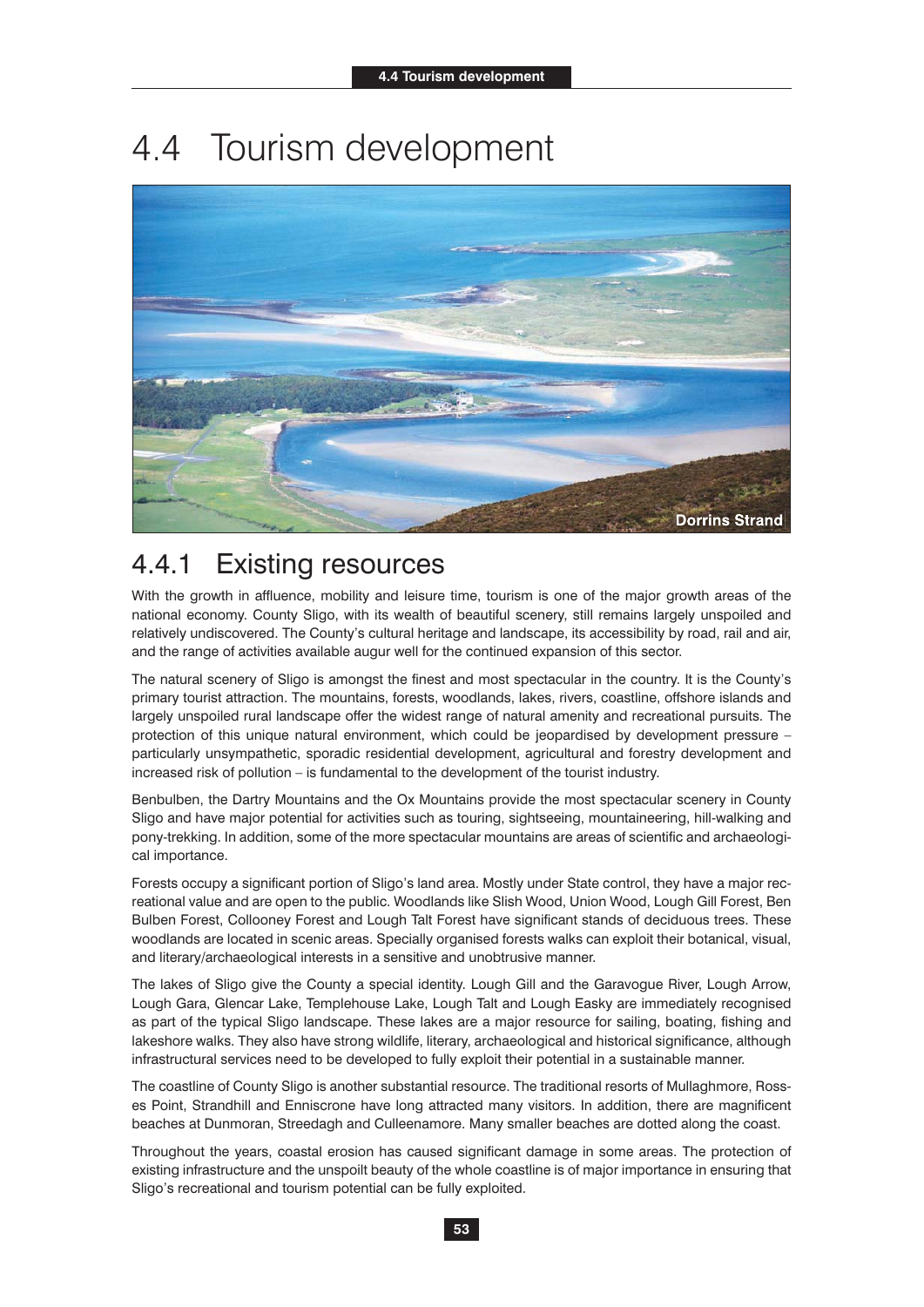The other great resource for tourism in Sligo is the County's cultural, literary, historical and archaeological heritage. Increased interest in heritage, both nationally and internationally, has resulted in it becoming a major resource. The protection of heritage assets and their contexts is extremely important.

The Council recognises the importance of the tourism industry to County Sligo and the potential that exists within the County for the industry to expand further. This can be especially meaningful in more peripheral rural areas, many of which are areas of scenic value.

## 4.4.2 Trends and assumptions for the future

With 156,000 overseas tourists who generated revenue of 39m euro in 2006, Sligo had just one-third of the visitors of neighbouring County Mayo and only one-tenth of the revenue of County Galway. There are strong indications that Sligo has not capitalised on its full tourism potential. The availability of high-quality accommodation is a prerequisite for attracting high-spending tourists to the region. Although a number of hotels have been built in recent years, County Sligo is still significantly lacking in guesthouse accommodation. Unless addressed, such deficits will continue to act as a constraint to the development of the local and regional tourism industry.

Sligo County Council supports the policies outlined in the *Blueprint for Tourism Development in the West*  (Western Development Commission, 2000). The WDC has always recognised that rural tourism can play a key role in promoting sustainable development. Since setting up the Western Development Tourism Programme in 2001, the WDC has become involved in a range of projects, including the Green Box. Begun in 2002 as Ireland's first eco-tourism project, the Green Box is now becoming one of Ireland's major niche tourism initiatives. The project delivers an eco-tourism destination to visitors to the Green Box region (all of Leitrim and Fermanagh and parts of Donegal, Sligo and Cavan).

In line with the *Border Regional Planning Guidelines 2010*, it will be the aim of Sligo County Council to promote the development of major new tourist attractions, particularly with regard to untapped tourism potential.

The Council will also co-operate with neighbouring local authorities, cross-border bodies and other agencies to promote and establish sustainable tourism initiatives in less-developed tourist destinations, particularly marginalised rural areas. Although rural tourism remains a relatively small niche in the overall tourism context, local communities can benefit from the promotion of local assets and the development of specialist activities.

Examples of the tourism products that are emerging, or have scope for further development, include holidays breaks that focus on the music tradition, literature, literary associations, hill-walking, archaeology and geology, angling, surfing, equestrian holidays, thalassotherapy (e.g. seaweed baths) and golf.

Each of these activities can generate spin-offs and demand for additional services, including accommodation, restaurants and transport.

## Cultural tourism

County Sligo's character and culture are vital assets that help the county compete as a tourism destination and a location of choice.

Cultural tourism is set to grow and throughout the next decade Sligo must aim to unlock the tourism potential associated with its archaeology, landscape, literary and musical heritage and its festivals.

County Sligo is in a strong position to build on its unique cultural heritage, which is a key differentiator in developing the area as a cultural tourist destination.

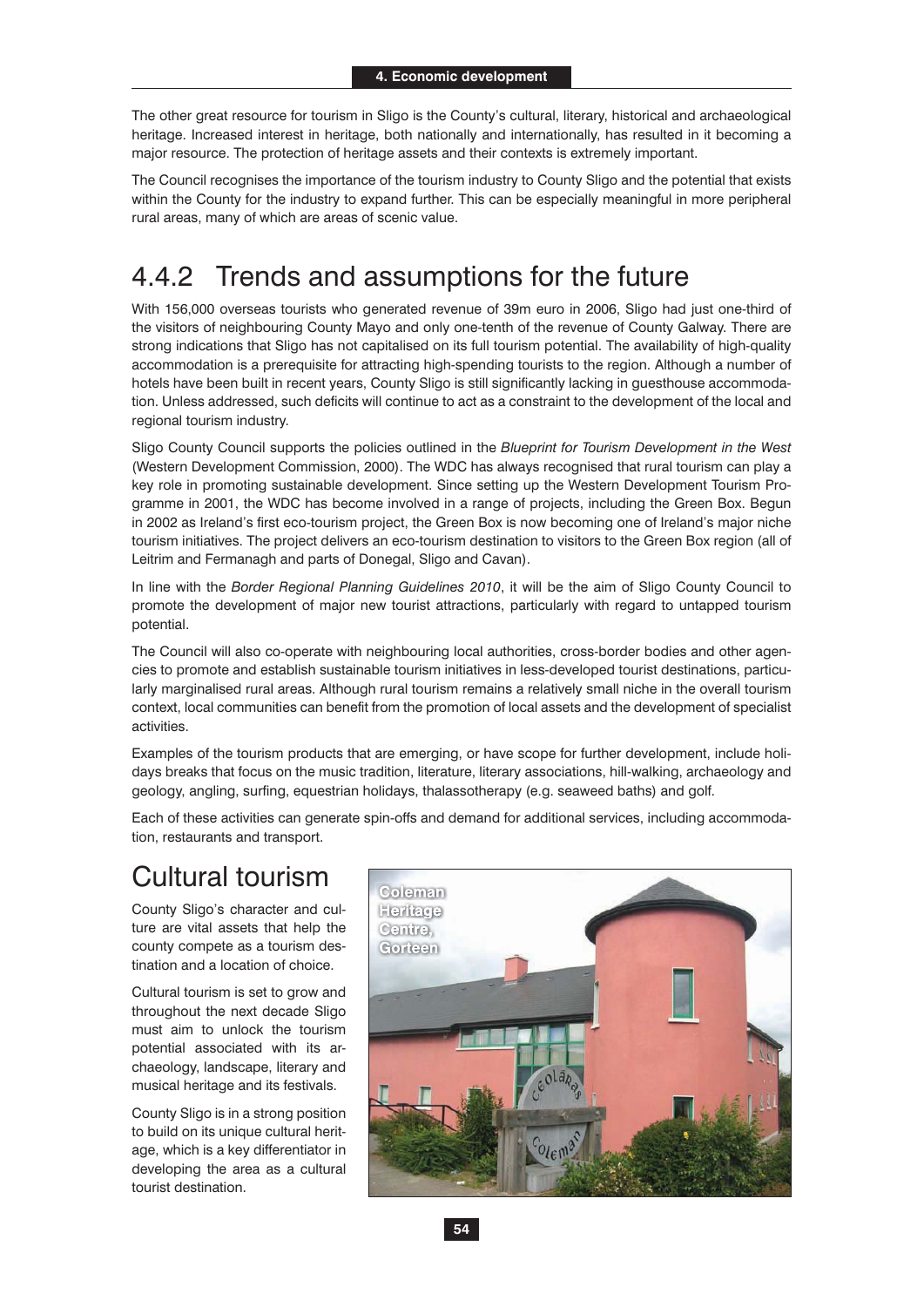### **Tourism development policies**

It is the policy of Sligo County Council to:

- **P-TOU-1** Promote the development of tourism in a sustainable manner and encourage the provision of a comprehensive range of tourism facilities, subject to location, siting and design criteria, the protection of environmentally sensitive areas and other planning considerations.
- **P-TOU-2** Protect and conserve those natural, built and cultural heritage features that form the basis of the County's tourism industry, including areas of important landscape, coastal scenery, areas of important wildlife interest, historic buildings and structures and the traditional form and general appearance of towns and villages.
- **P-TOU-3** Promote the development of high-quality tourist accommodation, especially hotels and guesthouses, and ensure high standards of architectural and urban design in all new tourist accommodation and facilities
- **P-TOU-4** Strictly control development that might be detrimental to scenic and heritage assets, in cSACs, SPAs, proposed NHAs, designated Sensitive Rural Landscapes and Visually Vulnerable Areas, and along designated Scenic Routes. The Council will use its other statutory procedures, particularly in relation to waste management, water and air pollution, to ensure that these natural amenities remain unpolluted and visually unspoilt.
- **P-TOU-5** Provide signposting and improve roads, existing amenity and viewing areas, and provide for car parking, public facilities and access in scenic areas, subject to compliance with the requirements of the Habitats Directive.
- **P-TOU-6** In recognising the special amenity value of mountains, moorlands and forests, valleys and lakes, it is the Council's policy to encourage use of these areas for activities such as touring, sightseeing, mountaineering, and hill-walking, subject to compliance with the requirements of the Habitats Directive. This will be done in co-operation with state agencies and other interested bodies and local community groups. In this regard, the Council will, within financial resources, improve access and create public rights of way.
- **P-TOU-7** Promote walking, rambling and cycling as appropriate recreational and tourism activities within the Plan area.
- **P-TOU-8** Explore the provision of sustainable medium- and long-distance walking routes, in co-operation with adjoining local authorities.
- **P-TOU-9** Support and promote, with the co-operation of private landowners, public access to heritage sites and features of natural heritage, geological and archaeological interest, coastal areas, islands, mountains, rivers, lakes and other natural amenities, subject to compliance with the requirements of the Habitats Directive.
- **P-TOU-10** Promote the development of eco-tourism and other leisure activities, in an effort to diversify the range of tourist experiences available in the County and extend the tourist season, subject to compliance with the requirements of the Habitats Directive.
- **P-TOU-11** Promote the development of interpretative signs and information boards at important sites of archaeological and natural interest.
- **P-TOU-12** Support the growth of cultural tourism in the County and its potential for niche tourism products by facilitating the development of cultural events, infrastructure and activities.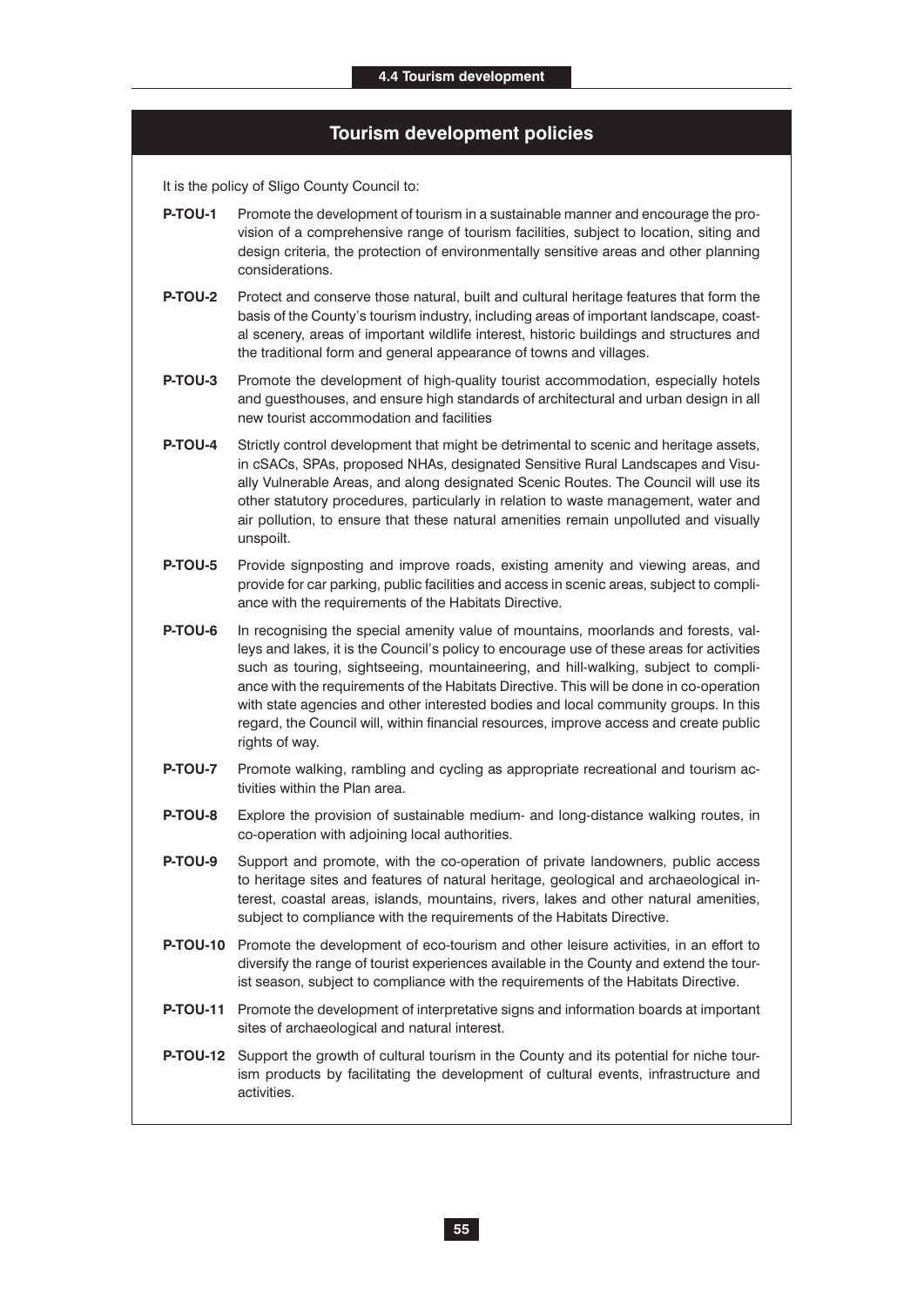

### **Tourism development objectives**

- **O-TOU-1** Secure the establishment of a flagship visitor attraction in the County, subject to normal development control standards and compliance with the requirements of the Habitats Directive.
- **O-TOU-2** Examine the feasibility of providing a walkway through Union Wood, subject to availability of resources and compliance with the requirements of the Habitats Directive.
- **O-TOU-3** Seek to establish a bird-watching area at the Ballygilgan Nature Reserve (Carney), subject to appropriate environmental considerations.
- **O-TOU-4** Develop a coherent network of atttractive cultural hubs/clusters with good access and supporting tourism and cultural signage.